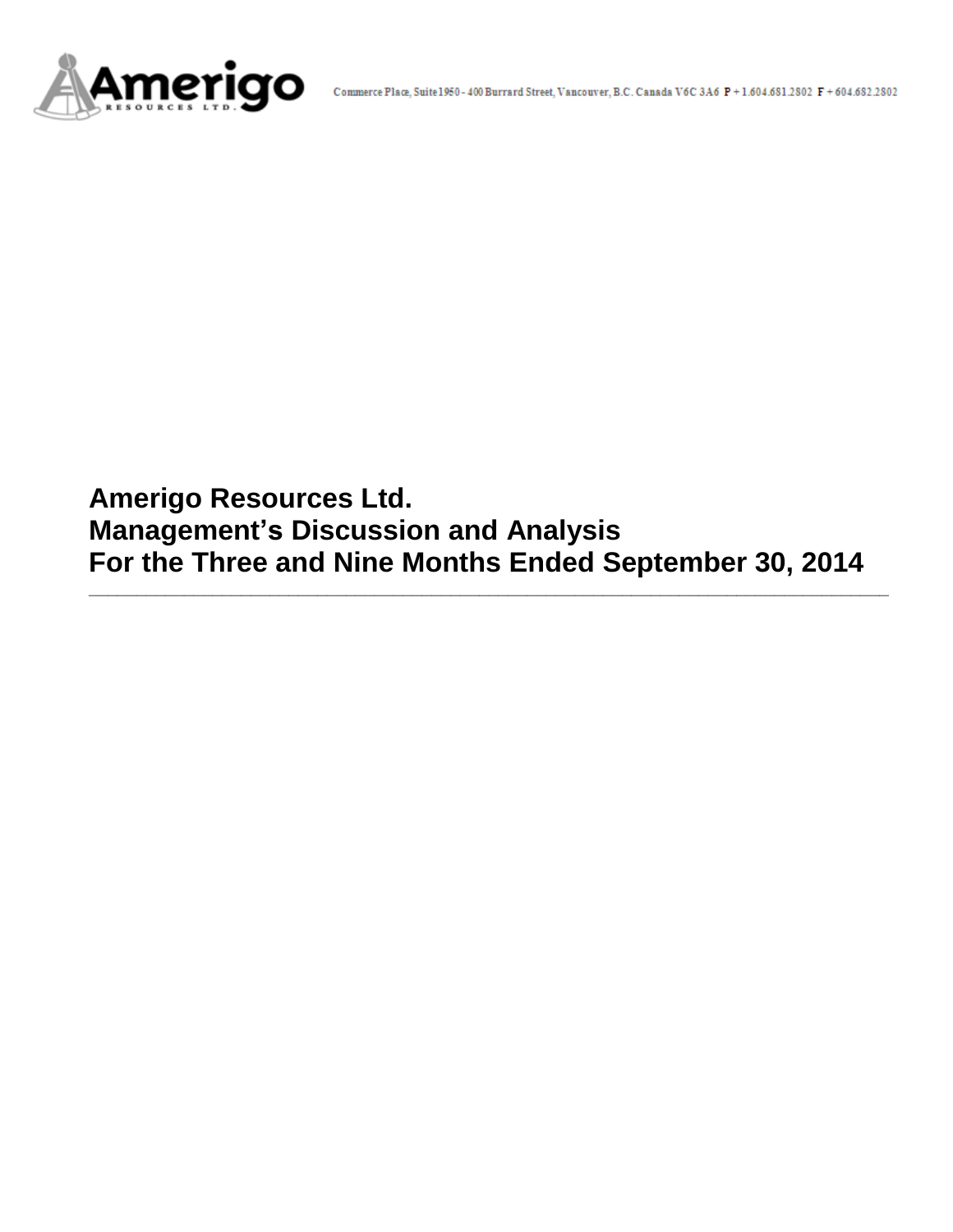# *T A B L E of C O N T E NT S*

This Management's Discussion & Analysis ("MD&A") is comprised of the following sections:

- 1. **Company Profile**  An executive summary of Amerigo's business and its long-term contractual relationship with Codelco/ El Teniente Division…(PAGE 3)
- 2. **Introduction**  Information on accounting principles, reporting currency and other background factors to facilitate the understanding of this MD&A and related consolidated financial statements... (PAGE 3)
- 3. **Highlights and Significant Events** A summary of the key operating and financial metrics of the Company during the three months ended September 30, 2014 ("Q3-2014") and as at September 30, 2014…(PAGE 4)
- 4. **Five-Quarter Financial Results and Summary Cash Flow Information** A summary of financial results and uses and sources of cash presented on a quarterly basis for the five most recent reporting quarters... (PAGE 7)
- 5. **Operating Results** An analysis of the Company's production, sales, cash cost and total cost for Q3-2014 and compared to the three months ended September 30, 2013 ("Q3-2013")… (PAGE 8)
- 6. **Financial Results** An analysis of the Company's financial performance during Q3-2014, compared to the Company's performance during Q3-2013 and during the nine months ended September 30, 2014 ("YTD-2014") compared to the nine months ended September 30, 2013 ("YTD-2013")…(PAGE 11)
- 7. **Comparative Periods** A summary of financial data for the Company's most recent eight reporting quarters…(PAGE 16)
- 8. **Liquidity and Capital Resources** A review of the Company's cash flow in 2014 compared to 2013 and analysis of the Company's liquidity and financial position as at September 30, 2014…(PAGE 17)
- 9. **Cauquenes Expansion –** Information on contractual and financing arrangements for the Company's Cauquenes Expansion project… (PAGE 19)
- 10. **Other** –Disclosure of related party transactions and other MD&A requirements...(PAGE 21)

THIS DOCUMENT CONTAINS FORWARD-LOOKING STATEMENTS. PLEASE REFER TO THE CAUTIONARY LANGUAGE UNDER THE HEADING "CAUTIONARY STATEMENT ON FORWARD-LOOKING INFORMATION" BELOW.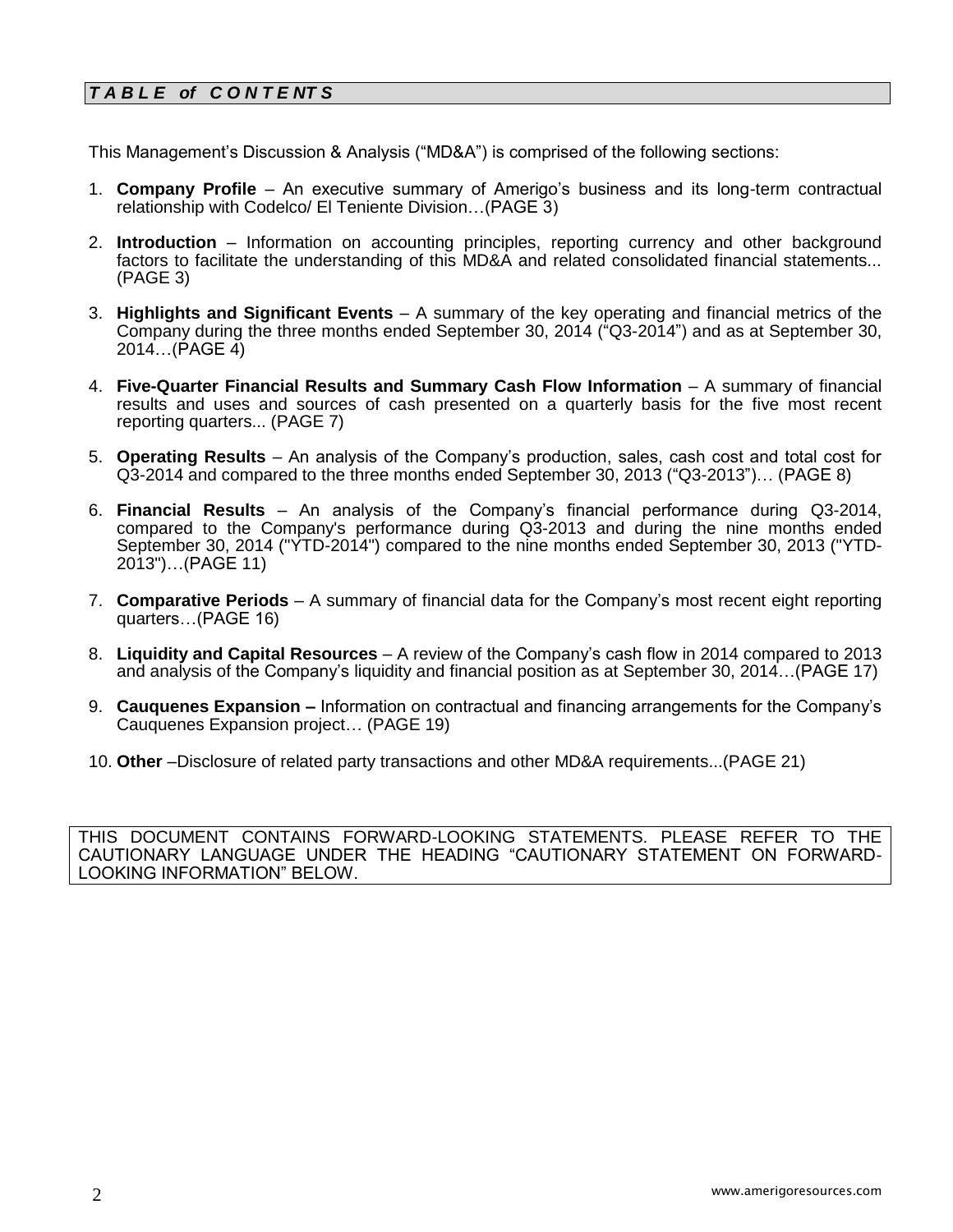# *REPORTED IN U.S. DOLLARS, EXCEPT WHERE INDICATED OTHERWISE*

### *COMPANY PROFILE*

Amerigo Resources Ltd. ("Amerigo") owns a 100% interest in Minera Valle Central S.A. ("MVC"), a Chilean company that produces copper and molybdenum concentrates.

MVC has a long-term contractual relationship with the El Teniente Division ("DET") of Corporación Nacional del Cobre de Chile ("Codelco") to treat fresh and old tailings from Codelco's El Teniente mine. El Teniente is the world's largest underground copper mine and has been in production since 1904. Codelco has begun construction of a new mine level at El Teniente that is scheduled for completion in 2017 and is expected to extend El Teniente's useful life by 50 years.

On April 8, 2014 MVC and DET entered into a contract (the "Master Agreement") granting to MVC the rights to process tailings from DET's Cauquenes historic tailings deposit, extending MVC's rights to process DET tailings from 2021 to 2037 and amending MVC's contracts with DET to process tailings from El Teniente's current production (the "Fresh Tailings Contract") and from DET's Colihues historic deposit (the "Colihues Contract") (See **Cauquenes Expansion,** page 19).

Amerigo's shares are listed for trading on the Toronto Stock Exchange ("TSX") and the OTCQX Stock Exchange in the United States.

### *INTRODUCTION*

The following MD&A of the results of operations and financial position of Amerigo together with its subsidiaries (collectively, the "Company"), is prepared as of November 4, 2014, and should be read in conjunction with the Company's condensed consolidated interim financial statements and related notes for the three and nine months ended September 30, 2014 and the Company's audited consolidated financial statements and related notes for the year ended December 31, 2013.

This MD&A's objective is to help the reader understand the factors affecting the Company's current and future financial performance.

The Company's financial statements are reported under International Financial Reporting Standards ("IFRS") issued by the International Accounting Standards Board ("IASB"). The disclosure of financial data and results in this MD&A is also reported under IFRS, except non-GAAP measures and when indicated otherwise.

Reference is made in this MD&A to various non-GAAP measures such as cash flow per share from operating activities, cash cost and total cost. Cash cost and total cost are terms that do not have a standardized meaning but are widely used in the mining industry as performance indicators. Refer to page 10 of this MD&A for a tabular reconciliation of the Company's cash and total costs to cost of sales in Q3-2014 and Q3-2013.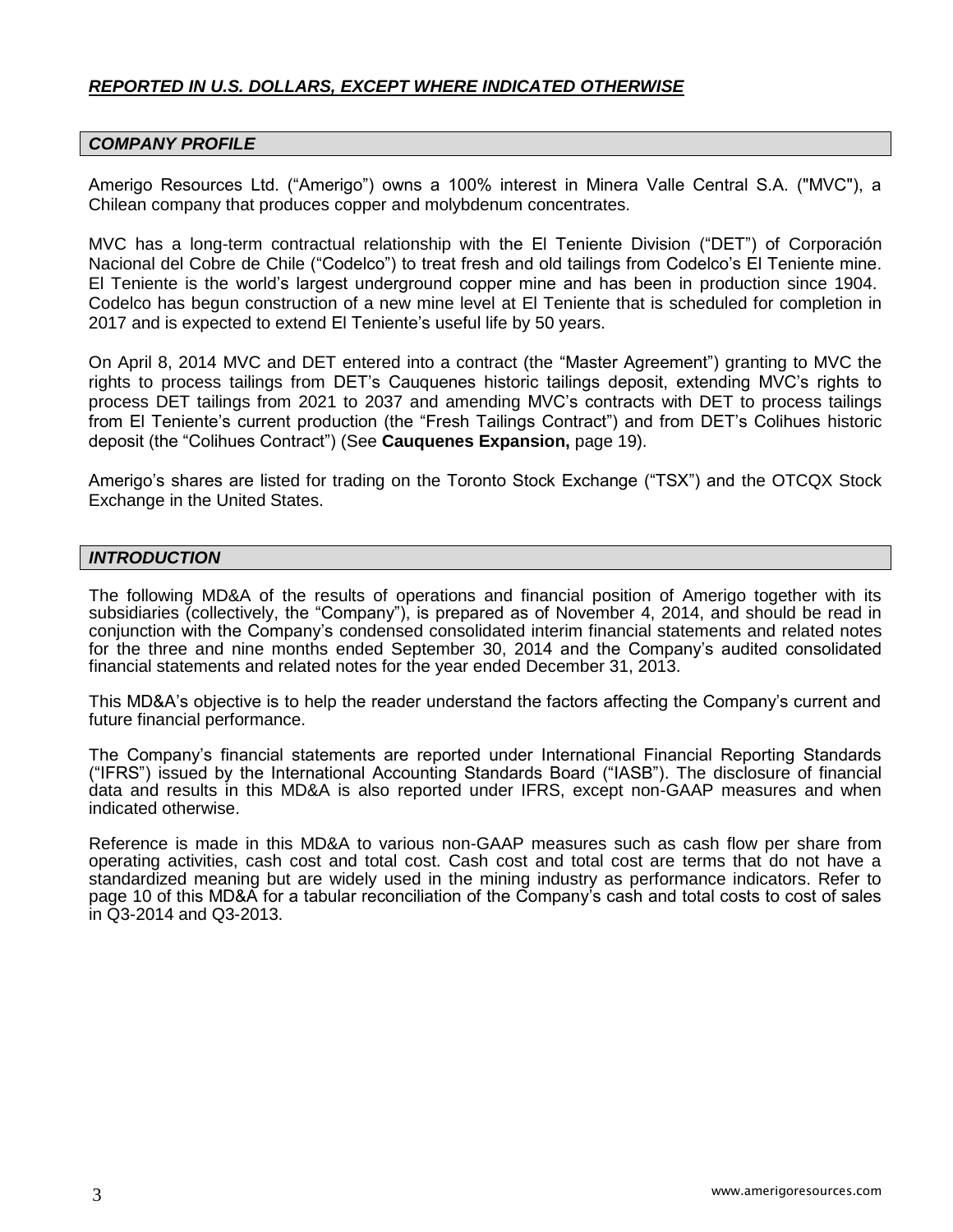# *HIGHLIGHTS and SIGNIFICANT EVENTS*

# **Comparative Financial Overview**

|                                                   | Three months ended September 30, |         |           |        |
|---------------------------------------------------|----------------------------------|---------|-----------|--------|
|                                                   | 2014                             | 2013    | Change    |        |
|                                                   |                                  |         | ъ         | %      |
| Copper produced, million pounds                   | 10.16                            | 11.04   | (0.88)    | (8%)   |
| Copper sold, million pounds                       | 10.32                            | 10.86   | (0.54)    | (5%)   |
| Molybdenum produced, pounds                       | 143,008                          | 193,138 | (50, 130) | (26%)  |
| Molybdenum sold, pounds                           | 148,255                          | 206,645 | (58, 390) | (28%)  |
| Percentage of copper production from old tailings | 38%                              | 37%     |           | 1%     |
| Revenue (\$ thousands)                            | 28,881                           | 31,950  | (3,069)   | (10%)  |
| Cost of sales $1$ (\$ thousands)                  | 27,027                           | 30,202  | (3, 175)  | (11%)  |
| El Teniente royalty costs (\$ thousands)          | 6,315                            | 7,257   | (942)     | (13%)  |
| Gross profit (\$ thousands)                       | 1,854                            | 1,748   | 106       | 6%     |
| Net (loss) profit (\$ thousands)                  | (3, 725)                         | 1,039   | (4, 764)  | (459%) |
| Operating cash flow (\$ thousands) $2^2$          | 3,396                            | 4,872   | (1, 476)  | (30%)  |
| Cash flow paid for plant expansion (\$ thousands) | (1,969)                          | (2,533) | 564       | (22%)  |
| Cash and cash equivalents (\$ thousands)          | 10,203                           | 5,368   | 4,835     | 90%    |
| Average realized copper price per pound           | 3.06                             | 3.19    | (0.13)    | (4%)   |
| Cash cost per pound 3                             | 1.92                             | 1.93    | (0.01)    | (1%)   |
| Total cost per pound 3                            | 2.75                             | 2.96    | (0.21)    | (7%)   |

<sup>1</sup> Includes El Teniente royalty costs

<sup>2</sup> Excluding working capital changes

<sup>3</sup> Cash and total costs are non-GAAP measures, refer to page 10 for a reconciliation of these measures to cost of sales

# **Financial results**

- Revenue was \$28.9 million, compared to \$32 million in Q3-2013. Revenues decreased 10% due to lower copper and molybdenum sales volume and lower average copper prices.
- Cost of sales was \$27 million compared to \$30.2 million in Q3-2013, a decrease of 11% driven by lower production levels, lower depreciation expense and cost reduction initiatives implemented at MVC.
- Gross profit was \$1.9 million, compared to \$1.7 million in Q3-2013.
- Net loss was \$3.7 million, compared to a net profit of \$1 million in Q3-2013, mainly due to a noncash charge of approximately \$5.3 million for deferred income tax expense resulting from a significant tax reform enacted in Chile in September 2014 (page 14).
- In Q3-2014, the Company generated cash flow from operations before changes in non-cash working capital of \$3.4 million, compared to \$4.9 million in Q3-2013.

# **Production**

- The Company produced 10.16 million pounds of copper, 8% lower than the 11.04 million pounds produced in Q3-2013.
- Molybdenum production was 143,008 pounds, 26% lower than the 193,138 pounds produced in Q3- 2013.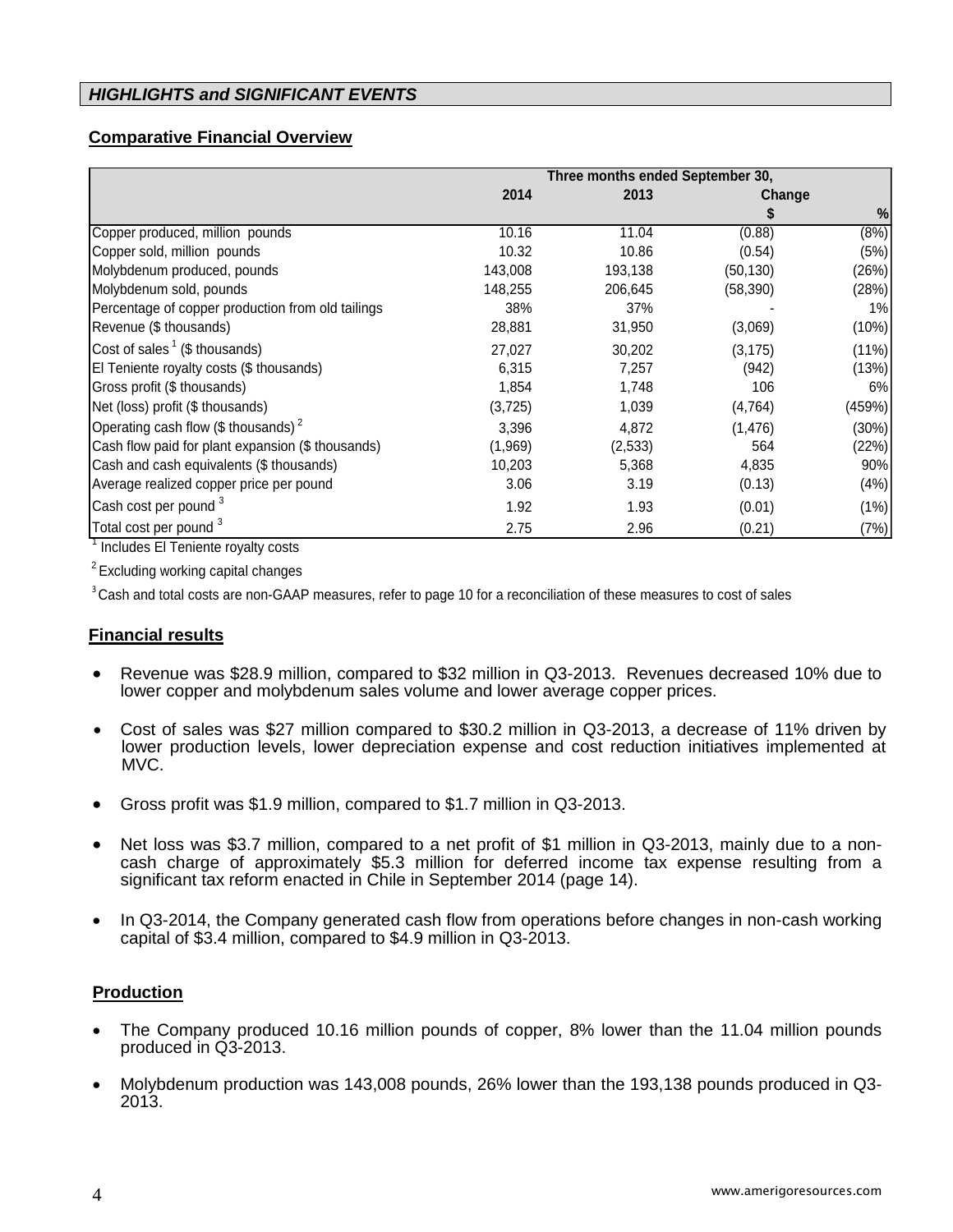Copper production in Q3-2014 continued to be affected by low grades and low sulphide content for the old tailings, Molybdenum production was affected by low grades. MVC's mine plan has now progressed beyond the zone of lower grade tailings deposited in Colihues during launder repairs in 2006-2007 and copper production has started to improve in Q4.

## **Revenue**

 Revenue decreased to \$28.9 million, compared to \$32 million in Q3-2013, due to lower production levels and lower copper prices. The Company's copper selling price before smelting, refining and other charges was \$3.06/lb compared to \$3.19/lb in Q3-2013, and the Company's molybdenum selling price was \$12.63/lb compared to \$9.41/lb in Q3-2013.

## **Costs**

- Cash cost (a non-GAAP measure equal to the aggregate of smelting, refining and other charges, production costs net of inventory adjustments and molybdenum and tolling-related net benefits, administration and transportation costs, see page 10) before El Teniente royalty was \$1.92/lb, compared to \$1.93/lb in Q3-2013.
- Total cost (a non-GAAP measure equal to the aggregate of cash cost, El Teniente royalty, depreciation and accretion, see page 10) was \$2.75/lb compared to \$2.96/lb in Q3-2013, mainly as a result of lower depreciation charges, following the extension of MVC's rights to process DET tailings from 2021 to 2037.
- Power costs in Q3-2014 were \$5.6 million (\$0.0886/kwh) compared to \$5.1 million (\$0.0802/kwh) in Q3-2013. Similar power cost levels are expected to December 31, 2017, the end of the term of MVC's current power contract.
- Total El Teniente royalties were \$6.3 million in Q3-2014, compared to \$7.3 million in Q3-2013, due to lower production and metal prices.

### **Cash and Financing Activities**

 Cash balance was \$10.2 million at September 30, 2014 compared to \$13.1 million at December 31, 2013.

### **Investments**

- Cash payments for capital expenditures ("Capex") were \$2 million, compared to \$2.5 million in Q3- 2013, and were funded from operating cash flow and cash on hand. YTD cash payments for Capex were \$8.1 million, compared to \$9.9 million in 2013.
- Capex incurred in Q3-2014 totaled \$1.7 million (Q3-2013: \$2.2 million) and included project investments in connection with Cauquenes engineering and permitting and sustaining Capex projects. YTD-2014 incurred Capex totaled \$6.5 million (YTD-2013: \$7.2 million).
- The Company's investments in Candente Copper Corp. and Los Andes Copper Ltd. had an aggregate fair value of \$2.6 million at September 30, 2014 (December 31, 2013: \$3.2 million).

# **Outlook**

• Production YTD-2014 has been adversely affected by low grades and low sulphide content for the old tailings. MVC maintains its previous guidance of 40 million pounds of copper and 500,000 pounds of molybdenum.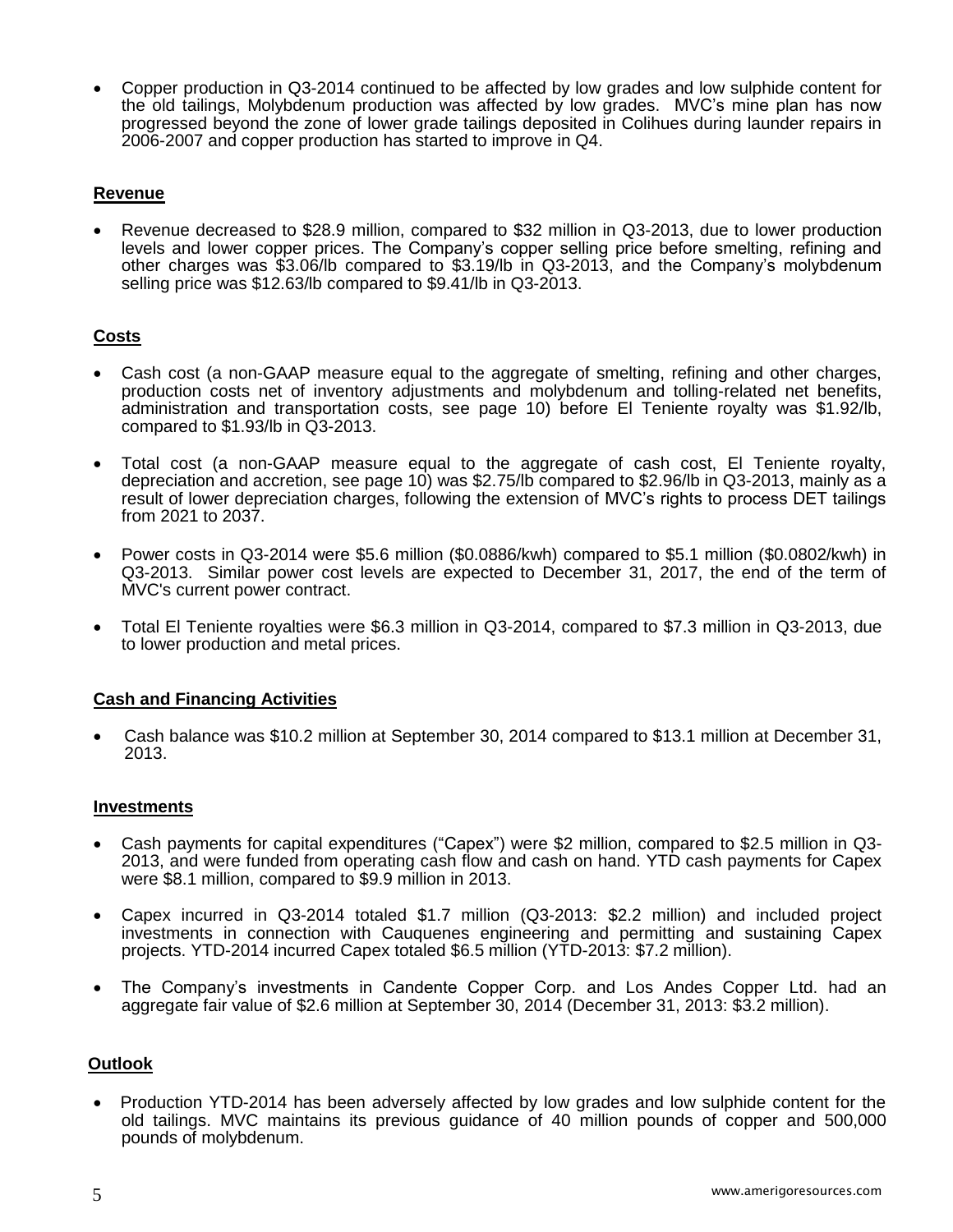- Cash cost (see page 10) continues to be projected to be between \$2.15/lb and \$2.25/lb in 2014.
- 2014 sustaining Capex at MVC is estimated to be approximately \$4.5 million. Capex for the Cauquenes expansion project is estimated to be approximately \$140 million excluding escalation, contingencies and finance costs (see **Cauquenes Expansion**, page 19), of which \$9.6 million has been incurred to September 30, 2014.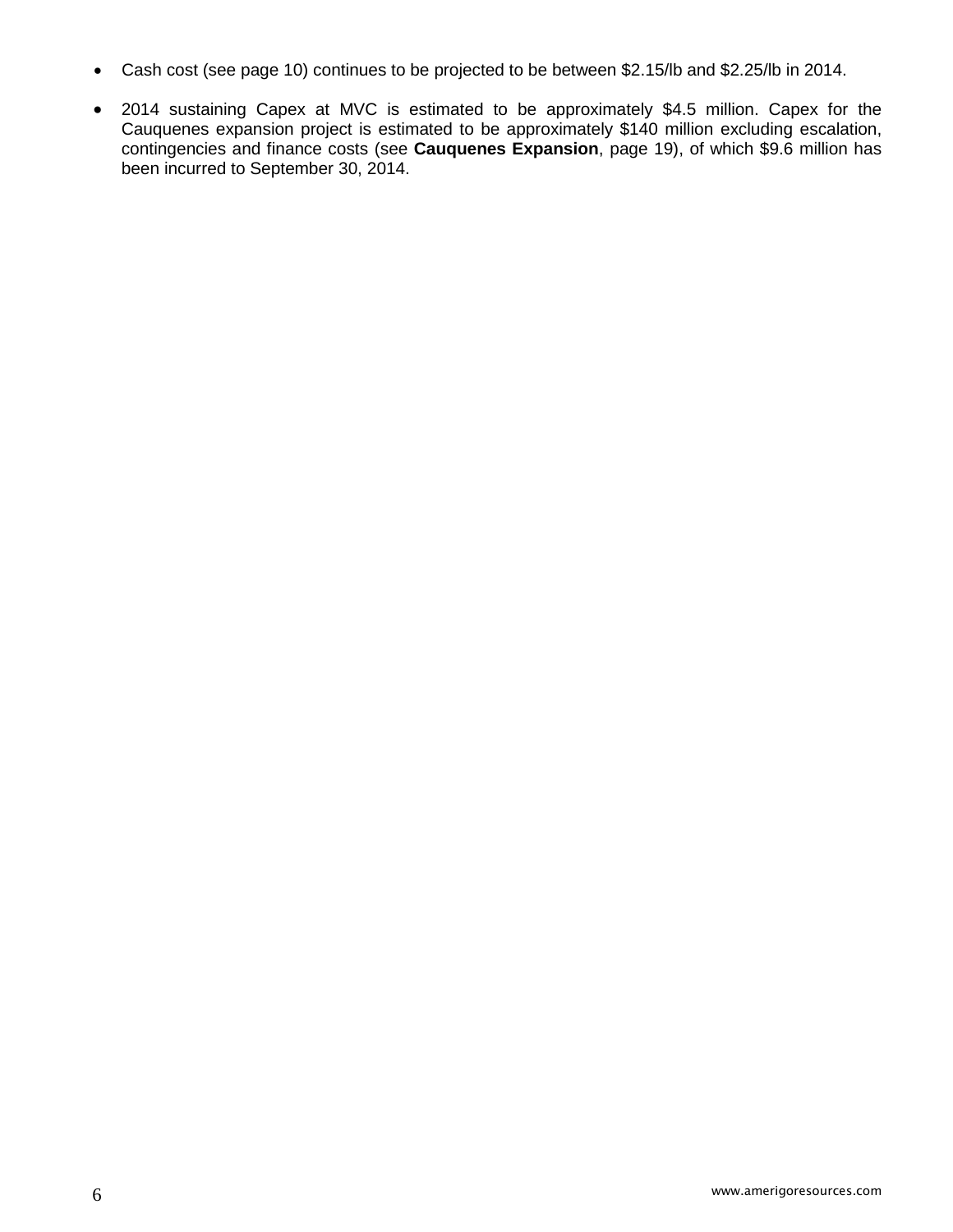# *SUMMARY OF FINANCIAL RESULTS Q3-2013 TO Q3-2014*

|                                                         | Q3-2014    | Q2-2014        | Q1-2014  |                       | Q4-2013 Q3-2013 |
|---------------------------------------------------------|------------|----------------|----------|-----------------------|-----------------|
|                                                         |            |                |          |                       |                 |
| Copper production, million pounds                       | 10.16      | 9.34           | 10.19    | 12.25                 | 11.04           |
| Copper sales, million pounds                            | 10.32      | 9.32           | 10.18    | 12.60                 | 10.86           |
| Moly production - pounds                                | 143,008    | 152,340        | 125,016  | 181,464               | 193,138         |
| Moly sales - pounds                                     | 148,255    | 153,970        | 110,774  | 174,211               | 206,645         |
| Financial results (\$ thousands)                        |            |                |          |                       |                 |
| Revenue                                                 | 28,881     | 27,325         | 32,370   | 37,035                | 31,950          |
| Cost of sales                                           |            |                |          |                       |                 |
| Production costs                                        | 17,471     | 15,565         | 19,001   | 23,827                | 17,307          |
| El Teniente royalty                                     | 6,315      | 6,250          | 6,421    | 8,540                 | 7,258           |
| Depreciation and amortization                           | 1,814      | 2,668          | 4,738    | 4,112                 | 4,143           |
| Administration                                          | 1,083      | 1,297          | 1,191    | 1,232                 | 1,117           |
| Transportation                                          | 344        | 347            | 355      | 402                   | 377             |
|                                                         | 27,027     | 26,127         | 31,706   | 38,113                | 30,202          |
| Gross profit (loss)                                     | 1,854      | 1,198          | 664      | (1,078)               | 1,748           |
| Other expenses                                          |            |                |          |                       |                 |
| Office and general expenses                             | 316        | 164            | 419      | 228                   | 312             |
| Salaries, management and professional fees              | 488<br>155 | 451<br>387     | 538      | 809                   | 440             |
| Share-based payment compensation                        |            |                |          |                       |                 |
| Royalties to related parties                            | (974)      | 318            | 45       | (180)                 | (32)            |
|                                                         | (15)       | 1,320<br>8,066 | 1,002    | 857<br>$\overline{a}$ | 720             |
| Loss from change in estimates<br>Other gains and losses |            |                |          |                       |                 |
| Foreign exchange expense (gain)                         | 34         | (318)          | (197)    | 694                   | (397)           |
| Impairment charges                                      |            |                |          | 668                   |                 |
| Other gains                                             | (133)      | (47)           | (80)     | (95)                  | (90)            |
|                                                         | (99)       | (365)          | (277)    | 1,267                 | (487)           |
| Operating profit (loss)                                 | 1,968      | (7, 823)       | (61)     | (3,202)               | 1,515           |
| Finance costs                                           | (25)       | 95             | 149      | 161                   | 166             |
| Profit (loss) before tax                                | 1,993      | (7, 918)       | (210)    | (3, 363)              | 1,349           |
| Income tax expense (recovery)                           | 5,718      | 372            | 179      | (917)                 | 310             |
| (Loss) profit for the period                            | (3, 725)   | (8, 290)       | (389)    | (2, 446)              | 1,039           |
| (Loss) earnings per share - basic                       | (0.02)     | (0.05)         | 0.00     | (0.02)                | 0.01            |
| (Loss) earnings per share - diluted                     | (0.02)     | (0.05)         | 0.00     | (0.02)                | 0.01            |
|                                                         |            |                |          |                       |                 |
| Cash cost $(\frac{5}{lb})^1$                            | 1.92       | 2.22           | 2.22     | 2.19                  | 1.93            |
| Total cost $(\frac{5}{lb})^1$                           | 2.75       | 3.23           | 3.38     | 3.36                  | 2.96            |
| Uses and sources of cash (\$thousands)                  |            |                |          |                       |                 |
| Operating cash flow before working capital changes      | 3,396      | 1,473          | 4,503    | 2,787                 | 4,872           |
| Operating cash flow after working capital changes       | 5,097      | 1,609          | (1,702)  | 11,919                | 4,164           |
| Cash used in investing activities                       | (1,969)    | (2,723)        | (3, 402) | (3,537)               | (2, 533)        |
| Cash from exercise of stock options                     |            | 157            | 98       |                       |                 |
| Ending cash position                                    | 10,203     | 7,265          | 8,142    | 13,148                | 4,655           |

 $1$  Cash and total costs are non-GAAP measures. Refer to page 10 for the basis of reconciliation of these measures to cost of sales.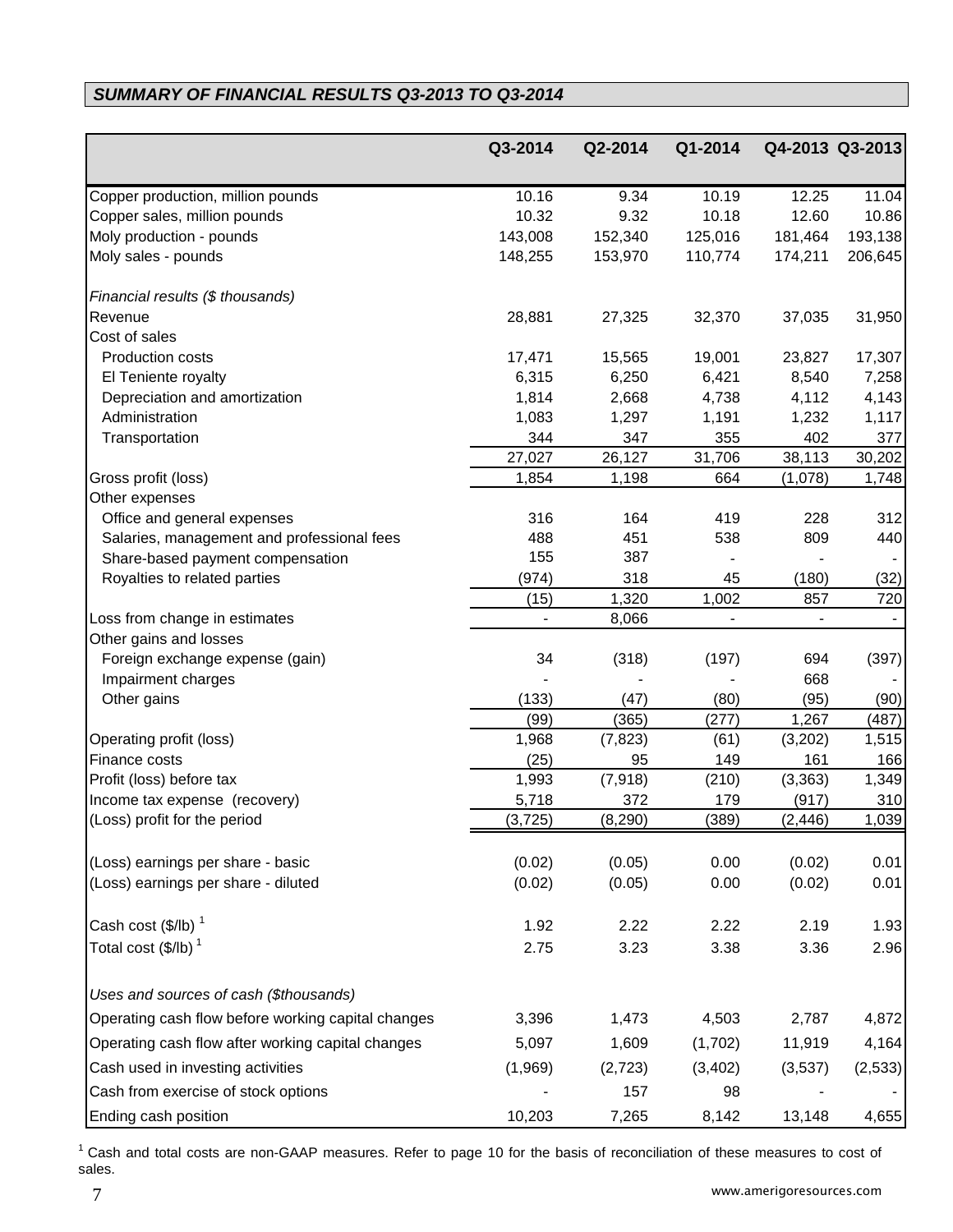### *OPERATING RESULTS*

In Q3-2014 the Company produced 10.2 million pounds of copper, 8% lower than in Q3-2013. Copper sales were 10.3 million pounds, 5% lower than in Q3-2013.

Copper production during the quarter continued to be adversely affected by low grades and low sulphide content for the old tailings. MVC's mine plan has now progressed beyond the zone of lower grade tailings deposited in Colihues during launder repairs in 2006-2007 and copper production is expected to improve in Q4-2014.

In order to ensure adequate operating cash flow continues to be generated for the Cauquenes Expansion, the Company has implemented a number of ongoing cost reduction initiatives at MVC. The Colihues mining subcontract was terminated in Q2-2014 as part of that program, and is resulting in substantial cost savings at MVC. Old tailings are now being processed directly by MVC employees and resources, and the Company is planning to ensure that MVC processes the tailings in the Cauquenes deposit in the same manner.

Copper production in Q3-2014 includes 0.5 million pounds of copper produced and sold pursuant to a tolling contract with Compañía Minera Maricunga ("Maricunga"). The tolling contract involves the purchase by MVC of Maricunga copper concentrate, which is blended with MVC's concentrates and sold through MVC's copper sales contract.

Molybdenum production at 143,008 pounds was 26% lower than in Q3-2013, and molybdenum deliveries to the roaster were 28% lower than in Q3-2013.

The Company's cost of sales was 11% less than in Q3-2013, due to lower production, El Teniente royalty and depreciation costs and the effect of a gain from Changes in Estimates.

During Q3-2014 the Company generated cash flow from operations before working capital changes of \$3.4 million, posted a gross profit of \$1.9 million and incurred a net loss of \$3.7 million.

|                                   | Q3-2014    | Q3-2013    |
|-----------------------------------|------------|------------|
| <b>FRESH TAILINGS EL TENIENTE</b> |            |            |
| Tonnes processed                  | 11,919,535 | 11,879,432 |
| Copper grade (%)                  | 0.114%     | 0.136%     |
| Copper recovery                   | 22.1%      | 19.4%      |
| Copper produced (lbs)             | 6,613,376  | 6,901,963  |
| <b>OLD TAILINGS COLIHUES</b>      |            |            |
| Tonnes processed                  | 3,452,142  | 2,724,540  |
| Copper grade (%)                  | 0.202%     | 0.263%     |
| Copper recovery                   | 20.1%      | 26.2%      |
| Copper produced (lbs)             | 3,083,416  | 4,133,371  |
| <b>TOLL PROCESSING</b>            |            |            |
| Copper produced (lbs)             | 459,443    |            |
| <b>COPPER</b>                     |            |            |
| Total copper produced (lbs)       | 10,156,235 | 11,035,334 |
| Total copper sold (lbs)           | 10,320,906 | 10,856,100 |
| <b>MOLYBDENUM</b>                 |            |            |
| Total molybdenum produced (lbs)   | 143,008    | 193,138    |
| Total molybdenum sold (lbs)       | 148,255    | 204,645    |

# **Production**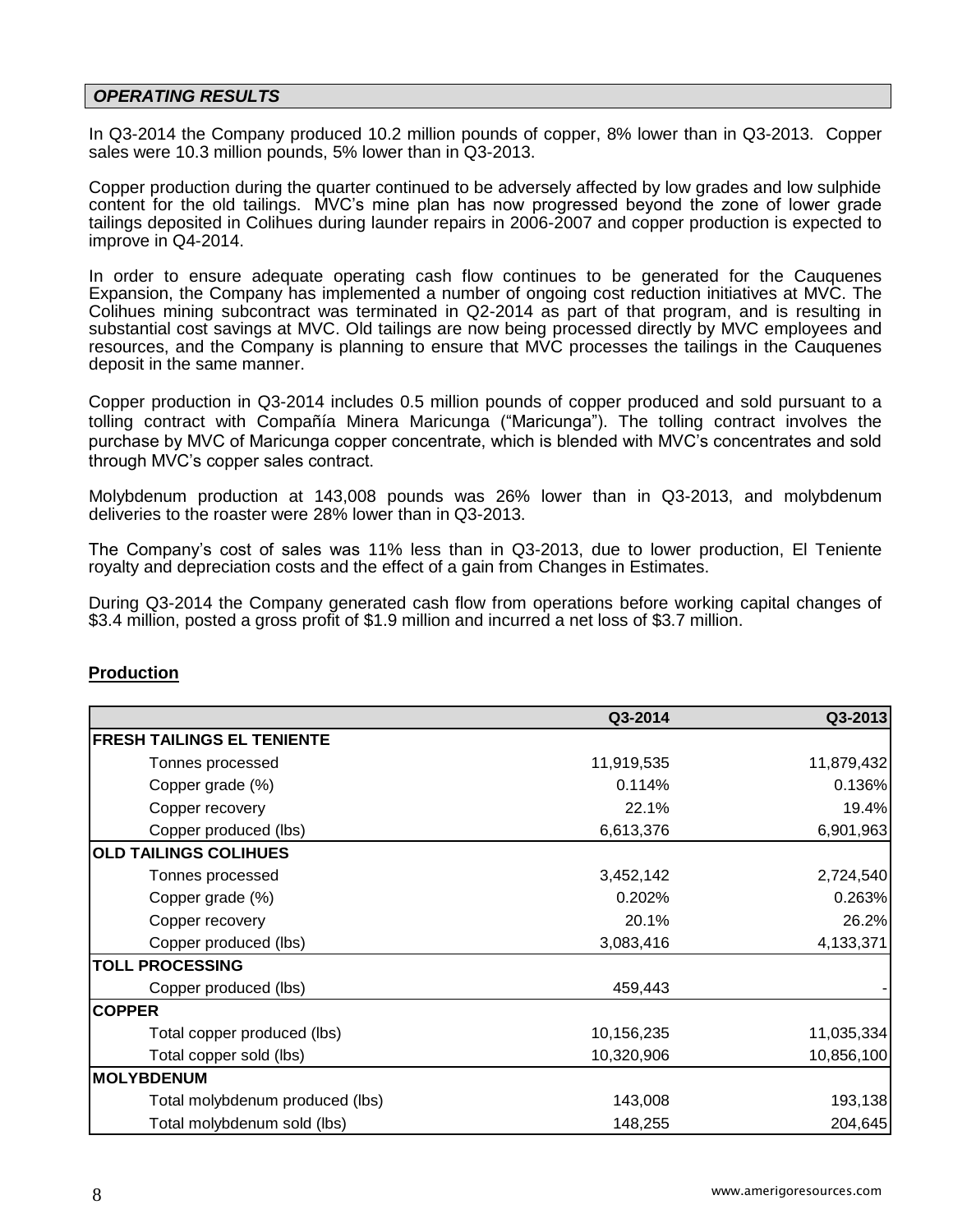## **Exploration and evaluation assets**

The Company's exploration and evaluation assets ("EEA") related to costs incurred to conduct pilot tests, and for engineering and other associated costs to evaluate potential options for the processing of tailings in the Cauquenes deposit. MVC had the legal right to explore this area while it conducted negotiations to obtain the rights to process these tailings. EEA was reclassified to property, plant and equipment ("PPE") in Q2-2014*.*

# **Revenue**

|                                                                      | Q3-2014    | Q3-2013 |
|----------------------------------------------------------------------|------------|---------|
| Average LME copper price per pound                                   | $3.17$ \$  | 3.21    |
| Average Platt's molybdenum dealer oxide price per pound <sup>1</sup> | $12.70$ \$ | 9.41    |
| Total copper net sales during the period (thousands)                 | 26,001 \$  | 30,618  |
| Total molybdenum & tolling sales during the period (thousands)       | 2,880      | 1,332   |
| Total revenue during period (thousands)                              | 28,881     | 31,950  |
| Company's recorded copper price per pound <sup>2</sup>               | $3.06$ \$  | 3.19    |
| Company's recorded molybdenum price per pound 3                      | 12.63      | 9.41    |

 $<sup>1</sup>$  Basis price for the Company's molybdenum sales.</sup>

 $2$  Copper recorded price for the period before smelting and refining charges and settlement adjustments to prior quarters' sales.

 $3$  Molybdenum recorded price for the period before roasting charges and settlement adjustments to prior quarters' sales.

Revenue in Q3-2014 was \$28.9 million, compared to \$32 million in Q3-2013, including copper revenue of \$26 million (Q3-2013: \$30.6 million) and molybdenum and tolling revenue of \$2.9 million (Q3-2013: \$1.3 million). Revenues are net of smelting, refining and roasting charges.

Copper produced by the Company is sold under a sales agreement with Chile's Empresa Nacional de Minería ("Enami") that establishes a delivery schedule of monthly sales quotas. For the 2014 quotas the arrangements between the Company and Enami set the Company's copper sale price at the average market price for the preceding month ("M-1"). Accordingly, provided monthly quotas are met, all copper delivered by the Company to Enami in one month is being sold at market prices prevailing in the preceding month.

Average LME copper prices in Q3-2014 were \$3.17/lb compared to \$3.21/lb in Q3-2013, and the Company's recorded copper sales price was \$3.06/lb, compared to \$3.19/lb in Q3-2013. The difference between the average LME copper price and the Company's recorded sales price results from the pricing terms that applied to the Company's sales in the period.

Molybdenum prices decreased in Q3-2014 from Q2-2014 levels, but were higher than in Q3-2013. The realized molybdenum sales price for Q3-2014 was \$12.63/lb, compared to \$9.41/lb in Q3-2013.

Molybdenum produced by the Company is predominantly sold under a sales agreement with Chile's Molibdenos y Metales S.A. ("Molymet"), which in 2014 provided that the sale price was the average market price for the third month after delivery ("M+3"). Accordingly, none of the molybdenum sold in Q3- 2014 was priced at final prices as of September 30, 2014. Sales of molybdenum are provisionally priced at the average Platt's molybdenum dealer oxide price which for September 30, 2014 was \$12.00/lb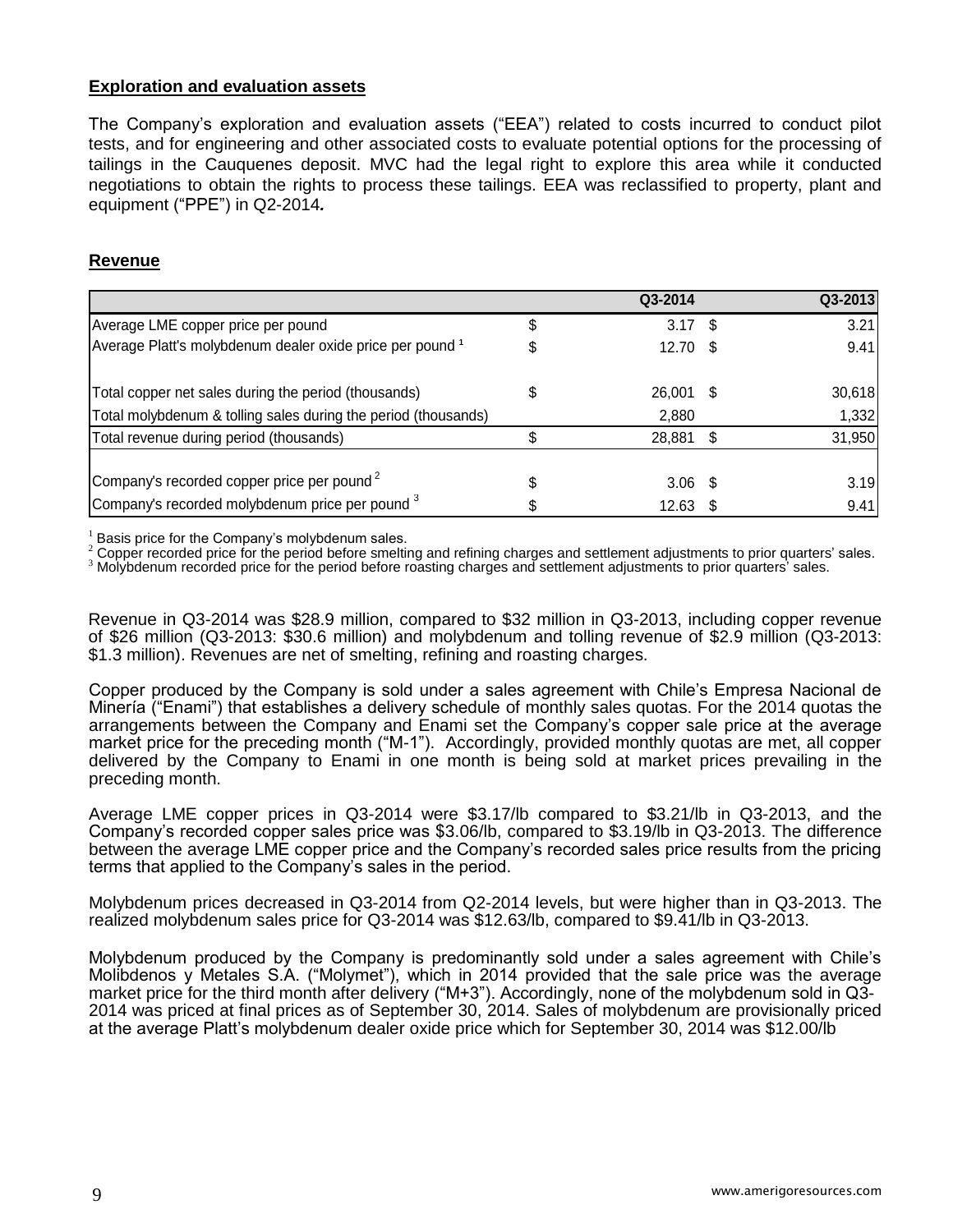# **Cash Cost and Total Cost**

Cash cost and total cost are non-GAAP measures prepared on a basis consistent with the industry standard Brook Hunt definitions. Cash cost is the aggregate of copper and molybdenum production costs net of inventory adjustments, smelting and refining charges, administration and transportation costs, minus by-product credits. Total cost is the aggregate of cash cost, El Teniente royalty, depreciation and amortization.

A reconciliation of cost of sales to cash cost and total cost in Q3-2014 and Q3-2013 is presented below:

|                                              | Q3-2014         |      | Q3-2013  |
|----------------------------------------------|-----------------|------|----------|
| Cost of sales (thousands)                    | \$<br>27,027    | - \$ | 30,202   |
| Add (deduct):                                |                 |      |          |
| Smelting and refining charges (thousands)    | 3,616           |      | 3,763    |
| Inventory adjustments (thousands)            | (1,049)         |      | 42       |
| By-product credits (thousands)               | (2,880)         |      | (1, 332) |
| Total cost (thousands)                       | \$<br>26,714 \$ |      | 32,675   |
| Deduct:                                      |                 |      |          |
| El Teniente royalties (thousands)            | (6, 315)        |      | (7, 258) |
| Depreciation and amortization (thousands)    | (1, 814)        |      | (4, 143) |
| Cash cost (thousands)                        | \$<br>18,585 \$ |      | 21,274   |
| Million pounds of copper produced from fresh |                 |      |          |
| and old tailings <sup>1</sup>                | 9.7             |      | 11       |
| Cash cost (\$/lb)                            | 1.92            |      | 1.93     |
| Total cost (\$/lb)                           | 2.75            |      | 2.96     |

 $1$  Excludes 459,443 pounds produced in Q3-2014 from toll processing, a by-product.

The Company's trailing annual and quarterly cash costs (see page 10) (\$/lb of copper produced) were:

|                           | Q3-2014 | Q2-2014 | Q1-2014 | Q4-2013 | Q3-2013 |
|---------------------------|---------|---------|---------|---------|---------|
|                           |         |         |         |         |         |
| Power costs               | 0.58    | 0.61    | 0.55    | 0.67    | 0.46    |
| Grinding media            | 0.22    | 0.27    | 0.29    | 0.27    | 0.25    |
| <b>Other direct costs</b> | 0.90    | 1.14    | 1.12    | 1.26    | 0.86    |
| By-product credits        | (0.30)  | (0.36)  | (0.28)  | (0.54)  | (0.12)  |
| Smelting & refining       | 0.37    | 0.38    | 0.38    | 0.38    | 0.34    |
| Administration            | 0.11    | 0.14    | 0.12    | 0.11    | 0.10    |
| Transportation            | 0.04    | 0.04    | 0.04    | 0.04    | 0.04    |
| Cash Cost                 | \$1.92  | \$2.22  | \$2.22  | \$2.19  | \$1.93  |

 $1$  Power costs include retroactive sub-transmission charges of \$0.09/lb in Q4-2013.

Cash cost in Q3-2014 was \$0.01/lb lower than in Q3-2013. Major components of cash cost include power and grinding media costs, other direct costs (including direct labour costs), smelting/refining costs and by-product credits (molybdenum and Maricunga).

Power is MVC's most significant cost, and was \$0.0886/kWh in Q3-2014, compared to \$0.0802/kWh in Q3-2013. Unit power costs in Q3-2014 at \$0.58/lb were higher than \$0.46/lb in Q3-2013 due to a lower credit from the operation of the Company's generators.

MVC operates its generators when the grid price exceeds the generator's operating costs. The economic benefit from operating the generators in Q3-2014 was \$575,000 (Q3-2013: \$1.2 million).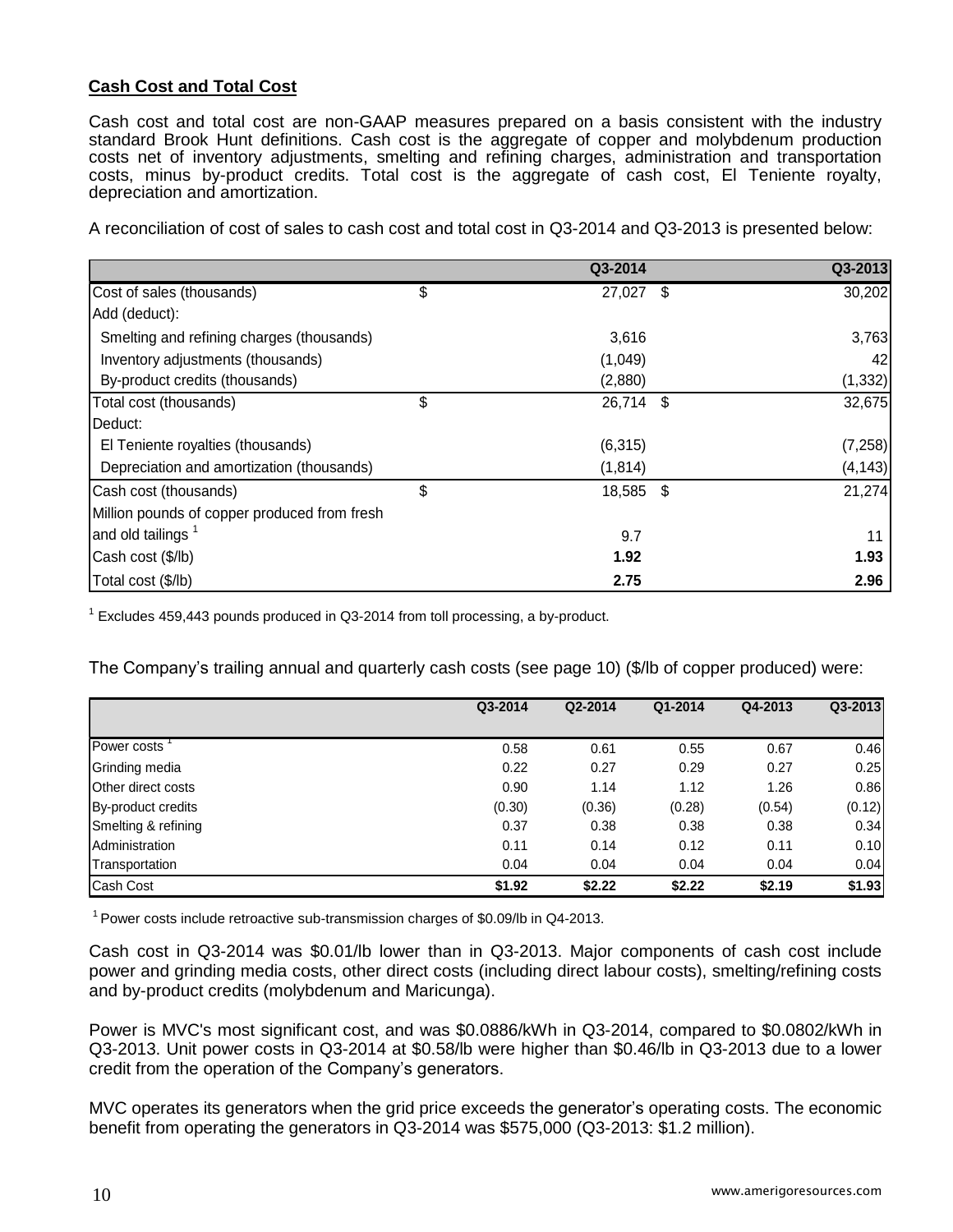Unit grinding media costs were \$0.22/lb in Q3-2014(Q3-2013: \$0.25/lb).

Other direct costs of \$0.90/lb (Q3-2013: \$0.86/lb) included tolling costs of \$0.11/lb (\$nil in Q3-2013) and direct labour costs of \$0.26/lb (Q3-2013: \$0.20/lb). All other combined direct costs decreased \$0.13/lb in Q3-2014, compared to Q3-201, mostly from a \$0.12/lb reduction in Colihues processing costs.

By-product credits of \$0.30/lb increased from \$0.12/lb as a result of the Maricunga tolling agreement.

The Company's trailing annual and quarterly total costs (\$/lb of copper produced) were:

|                            | Q3-2014 | Q2-2014 | Q1-2014 | Q4-2013 | Q3-2013 |
|----------------------------|---------|---------|---------|---------|---------|
| Cash cost                  | 1.92    | 2.22    | 2.22    | 2.19    | 1.93    |
| <b>El Teniente royalty</b> | 0.65    | 0.70    | 0.67    | 0.79    | 0.66    |
| Amortization/depreciation  | 0.18    | 0.31    | 0.49    | 0.38    | 0.37    |
| <b>Total Cost</b>          | \$2.75  | \$3.23  | \$3.38  | \$3.36  | \$2.96  |

Total cost was \$2.75/lb, compared to \$2.96/lb in Q3-2013. The most significant impact on total cost resulted from a \$0.19/lb decrease in amortization and depreciation charges due to the contract extension with DET, followed by a \$0.01/lb decrease in El Teniente royalty and a \$0.01/lb decrease in cash cost.

## *FINANCIAL RESULTS Q3-2014*

The Company posted a net loss of \$3.7 million (\$0.02 basic and diluted loss per share), compared to a net profit of \$1 million in Q3-2013 (\$0.01 basic and diluted earnings per share), due to a \$5.9 million deferred income tax expense, the majority of which results from the Chilean tax reform enacted in September 2014 (see page 14).

### **Revenue**

Revenue in Q3-2014 was \$28.9 million (Q3-2013: \$32 million).

# **Production Costs**

|                               | Q3-2014            | Q3-2013 |
|-------------------------------|--------------------|---------|
| (Expressed in \$ thousands)   |                    |         |
| Direct production costs       |                    |         |
| Power costs                   | \$<br>5,614<br>S   | 5,121   |
| Grinding media                | 2,138              | 2,714   |
| Labour costs                  | 2,526              | 2,156   |
| Other direct production costs | 7,193              | 7,316   |
|                               | 17,471             | 17,307  |
| <b>El Teniente royalty</b>    | 6,315              | 7,258   |
| Depreciation and amortization | 1,814              | 4,143   |
| Administration                | 1,083              | 1,117   |
| Transportation                | 344                | 377     |
| Cost of sales                 | \$<br>\$<br>27,027 | 30,202  |

Direct production costs were \$17.5 million in Q3-2014, compared to \$17.3 million in Q3-2013.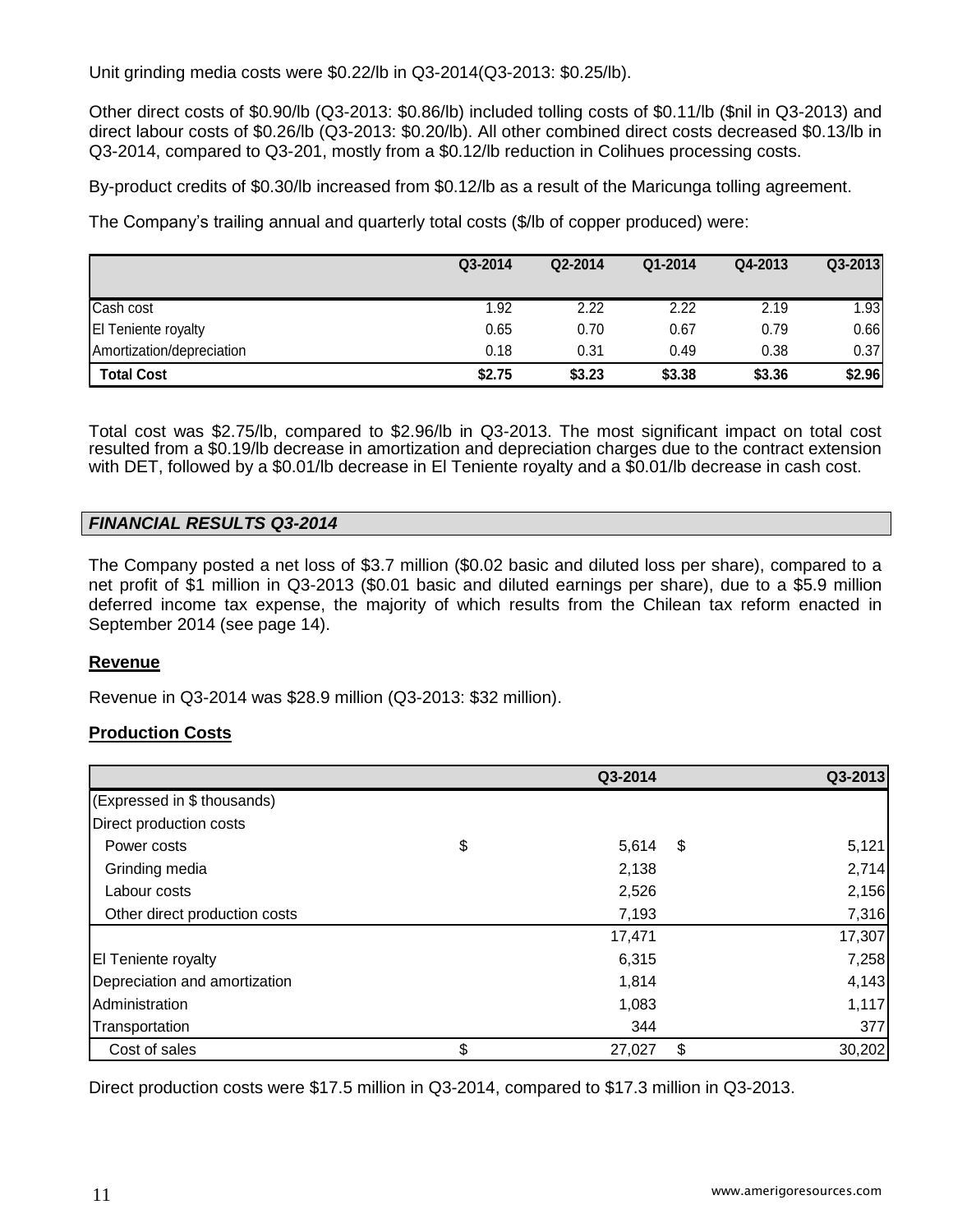Power costs increased by \$493,000 or 10% compared to Q3-2014, mostly as a result of a lower contribution from the operation of the Company's generators.

Grinding media costs were \$2.1 million, compared to \$2.7 million in Q3-2013.

Direct labour costs were \$2.5 million in Q3-2014 compared to \$2.2 million in Q3-2013. Additional workers were hired at the start of the quarter for the Colihues processing operations, which were formerly operated through a subcontractor.

The most relevant other direct production costs are summarized in the following tables:

|                                                         | Q3-2014     |      | Q3-2013 |
|---------------------------------------------------------|-------------|------|---------|
| (Expressed in \$ thousands)                             |             |      |         |
| Other direct production costs                           |             |      |         |
| Colihues extraction                                     | \$<br>1,244 | - \$ | 2,714   |
| Maintenance, excluding labour                           | 1,177       |      | 1,237   |
| Molybdenum production costs, excluding labour           | 705         |      | 876     |
| Industrial water                                        | 381         |      | 431     |
| Copper reagents                                         | 442         |      | 521     |
| Subcontractors, support services, etc.                  | 622         |      | 568     |
| Filtration and all other direct copper production costs | 122         |      | 210     |
| Lime                                                    | 205         |      | 295     |
| Tolling costs                                           | 1,041       |      |         |
| Process & environmental control, safety                 | 205         |      | 506     |
| Inventory adjustments                                   | 1,049       |      | (42)    |
|                                                         | \$<br>7,193 | \$   | 7,316   |

| (S/lb Cu)                                         | Q3-2014 | Q3-2013 |
|---------------------------------------------------|---------|---------|
| Other direct production costs                     |         |         |
| Colihues extraction                               | 0.13    | 0.25    |
| Maintenance, excluding labour                     | 0.12    | 0.11    |
| Molybdenum production costs, excluding labour     | 0.07    | 0.08    |
| Industrial water                                  | 0.04    | 0.04    |
| Copper reagents                                   | 0.05    | 0.05    |
| Subcontractors, support services, etc.            | 0.06    | 0.05    |
| Fuel and all other direct copper production costs | 0.01    | 0.02    |
| Lime                                              | 0.02    | 0.03    |
| Tolling costs                                     | 0.11    |         |
| Process & environmental control                   | 0.02    | 0.05    |
| Inventory adjustments                             | 0.11    |         |
|                                                   | 0.74    | 0.66    |

Cost reduction initiatives continue to show positive results. Other direct production costs decreased by \$123,000 to \$7.2 million (Q3-2013: \$7.3 million), despite the fact that this amount includes \$1 million in tolling costs (Q3-2013: \$nil) and \$1 million in inventory adjustments (Q3-2013: \$42,000). The most significant reduction was in Colihues extraction costs, which were \$1.5 million lower than in Q3-2013.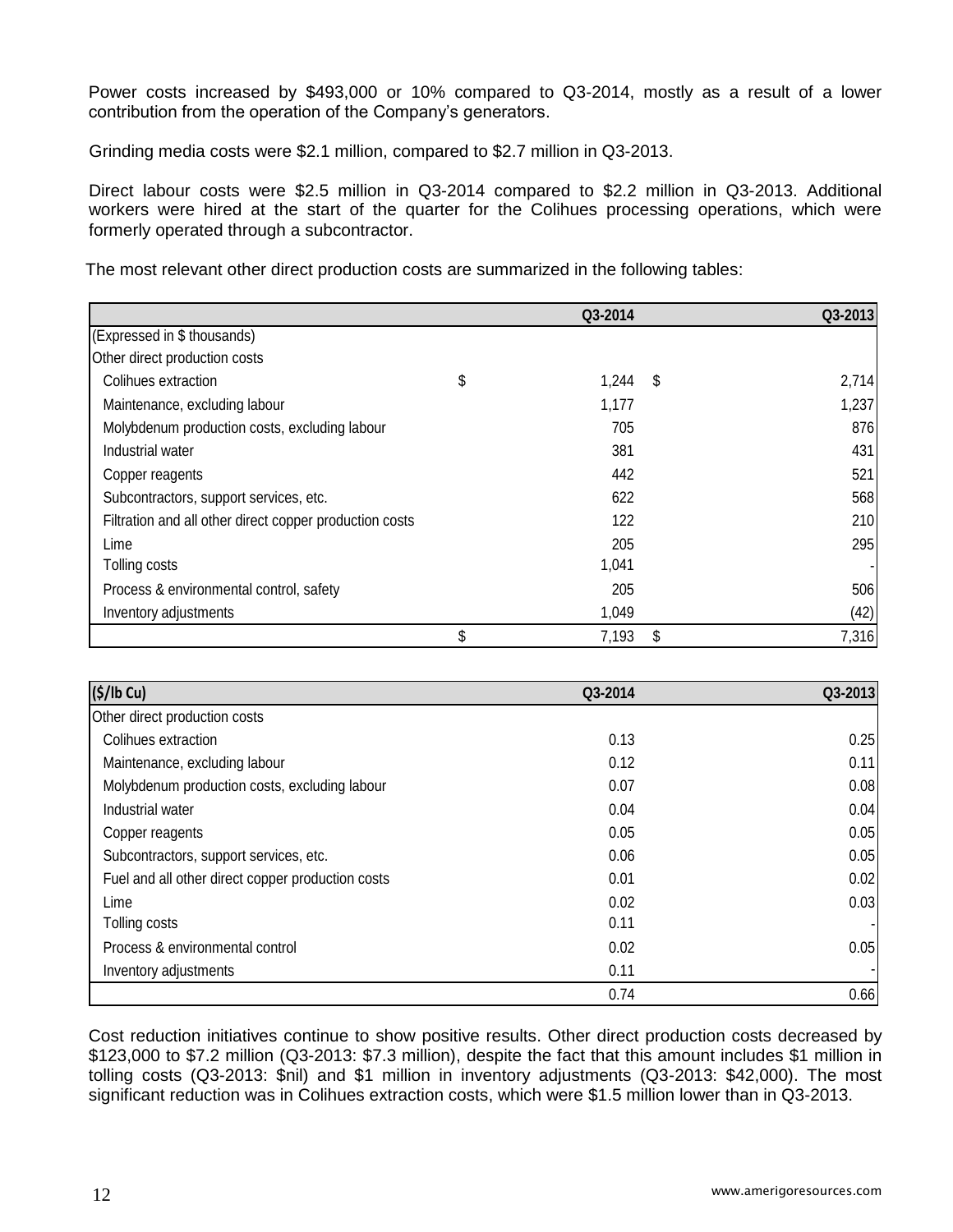Effective July 1, 2014, the Company terminated the subcontract for the processing of Colihues tailings and began processing these tailings with its own employees and resources, which it also plans to do in the Cauquenes deposit. This initiative contributed to a \$0.12/lb cost reduction in Q3-2014, compared to Q3-2013.

The increase of \$0.08/lb in total other direct production costs includes \$0.11/lb in tolling costs (\$nil in Q3- 2013) and \$0.11/lb booked in Q3-2014 (\$nil in Q3-2013) from inventory adjustments.

The El Teniente royalty at \$6.3 million was 13% lower than in Q3-2013, due to lower production and average metal prices. Copper royalty costs on fresh tailings are calculated using the LME average price for copper for the month of delivery of the tailings, and invoiced by DET in Chilean Pesos ("CLP") using the higher of either the "Dolar Acuerdo" or the "Dolar Observado" exchange rates. The effect of using the higher Dolar Acuerdo rates in Q3-2014 resulted in an increase of \$660,000 in royalty costs.

The terms of the royalty payments to El Teniente have been modified pursuant to the Master Agreement, but these changes will only be effective at the earlier of August 1, 2015 or the date of the start of operations for the exploitation of tailings from the Cauquenes deposit. Refer to **Cauquenes Expansion** (page 19).

From time to time the Company may enter into short term modifications to the legal structure of the royalty arrangements with DET which, in the Company's view, do not change the substance of the underlying royalty arrangement.

Depreciation and amortization cost decreased to \$1.8 million (Q3-2013: \$4.1 million) as a result of prospective estimate changes for the useful life of assets upon execution of the Master Agreement.

Administration expenses were \$1.1 million in Q3-2014 and Q3-2013.

Transportation costs were \$344,000 compared to \$377,000 in Q3-2013 as a result of lower sales volume.

### **Other gains and expenses**

Other gains of \$114,000 (Q3-2013: other expenses of \$233,000) are gains and costs not related to MVC's production operations, and are comprised of the following:

A general and administration gain of \$15,000 (compared to an expense of \$720,000 in Q3-2013) which was the result of a positive non-cash adjustment of \$974,000 (Q3-2013: \$32,000) in royalties to related parties. This adjustment includes actual royalty dividends to related parties of \$155,000 (Q3-2013: \$176,000) and changes in fair value, as the royalty is a derivative financial instrument (Q3-2014: (\$1.1 million); Q3-2013: (\$208,000)). Other general and administration expenses in Q3- 2014 included office and general expenses of \$316,000 (Q3-2013: \$312,000), salaries, management and professional fees of \$488,000 (Q3-2013: \$440,000) and share-based payments of \$155,000 (Q3-2013: \$nil).

 Other gains of \$99,000 (Q3-2013: \$487,000) included a foreign exchange expense of \$34,000 (Q3- 2013: gain of \$397,000) and interest income and other gains of \$133,000 (Q3-2013: \$90,000). Foreign exchange gains or losses are recognized mostly in MVC. On January 1, 2014, MVC prospectively changed its functional currency from the Chilean peso to the US dollar1. MVC continues to hold monetary assets and/or liabilities denominated in Chilean pesos, however, which results in foreign exchange gains or losses.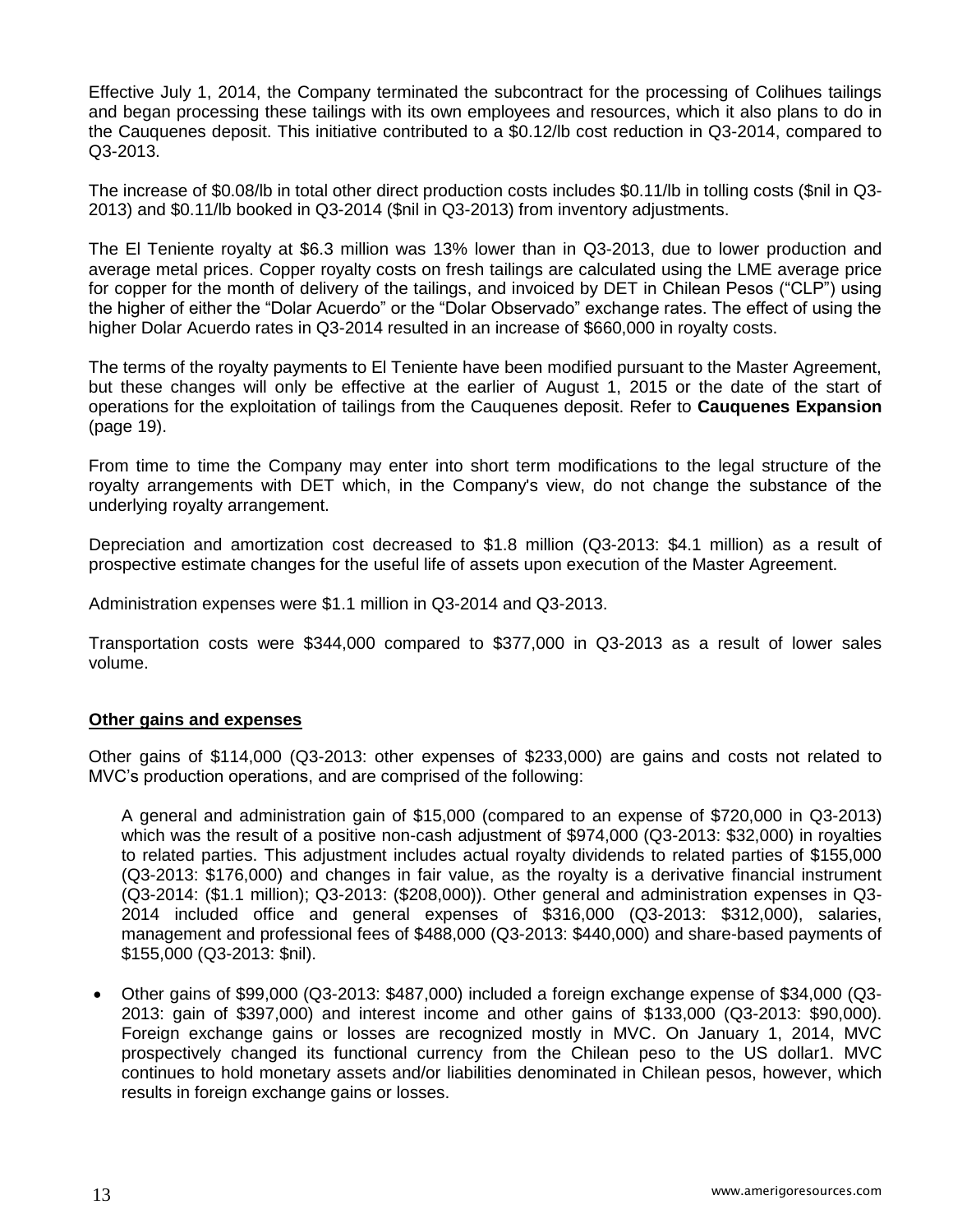$1$  Effective January 1, 2014, the functional currency of MVC was changed prospectively from the CLP to the U.S. dollar in anticipation of the level of U.S denominated indebtedness to be undertaken by MVC in 2014 to finance the Cauquenes expansion project and from a review of the currency-related fact patterns of its current concentrate sales contracts and contracts with DET. While payments from current clients to MVC for concentrate sales and payments by MVC of DET royalties have to be documented and settled in CLP (due to Chilean regulatory provisions requiring all invoices with Chilean parties to be denominated in CLP) the underlying currency in these significant revenue and cost contracts is the U.S. dollar.

### **Finance gains and expenses**

The Company recorded a finance gain of \$25,000 (Q3-2013: \$166,000) from interest charge adjustments (Q3-2013: \$73,000). In Q3-213 the Company posted an ARO accretion cost of \$93,000). The Company ceased to recognize ARO accretion costs in Q2-2014 upon the signing of the Master Agreement.

## **Taxes**

Income tax expense was \$5.7 million in Q3-2014 (Q3-2013: \$310,000), including deferred income tax expense of \$5.9 million (Q3-2013: income tax recovery of \$52,000) and current income tax recovery of \$213,000 (Q3-2013: income tax expense of \$362,000).

The \$5.9 million deferred income tax expense in Q3-2014 results from an increase to the Company's deferred income tax liability, which arises mostly from the difference between the book and tax values of MVC's PPE. Approximately \$5.3 million of the deferred income tax expense resulted from an increase to MVC's long-term tax rate from 20% to 27%, as described below. Deferred income tax expense is a noncash charge and does not represent amounts due to the Chilean tax authority.

The increase in long-term tax rates in Chile was introduced through a comprehensive Tax Reform package enacted in September 2014. The Tax Reform contemplates two tax regimes: A fully integrated regime and a partially integrated regime, the effects of which are summarized below.

For a corporation taxable under the fully integrated regime:

- The income tax rate rises from 20% to 21% in 2014, 22.5% in 2015, 24% in 2016 and 25% from 2017 onwards.
- The corporation pays income tax at the above rates on its earnings, but the earnings are also attributed to the corporation's shareholders in the year earned and are subject to the 35% Additional Withholding Income Tax ("AWIT"), whether or not earnings are distributed from the corporation to shareholders.
- Where shareholders in the corporation are also corporations, income is attributed through holding entities until it reaches shareholders domiciled abroad.
- The shareholders receive a tax credit equal to the income tax paid by the corporation on its earnings.

For a corporation taxable under the partially integrated regime:

- The income tax rate rises from 20% to 21% in 2014, 22.5% in 2015, 24% in 2016, 25.5% in 2017 and 27% from 2018 onwards.
- The corporation pays income tax at the above rates on its earnings, but the earnings are not attributed to the shareholders if they are not distributed from the corporation.
- Upon distribution of earnings to shareholders domiciled outside of Chile, the 35% AWIT will apply, with a credit which, in the case of Canadian shareholders, will be the full amount of the income tax paid by the corporation on the amount distributed out of Chile, as Canada and Chile have a tax treaty in place. In the absence of a tax treaty, the credit is reduced to 65% of the income tax by the corporation on the amount distributed.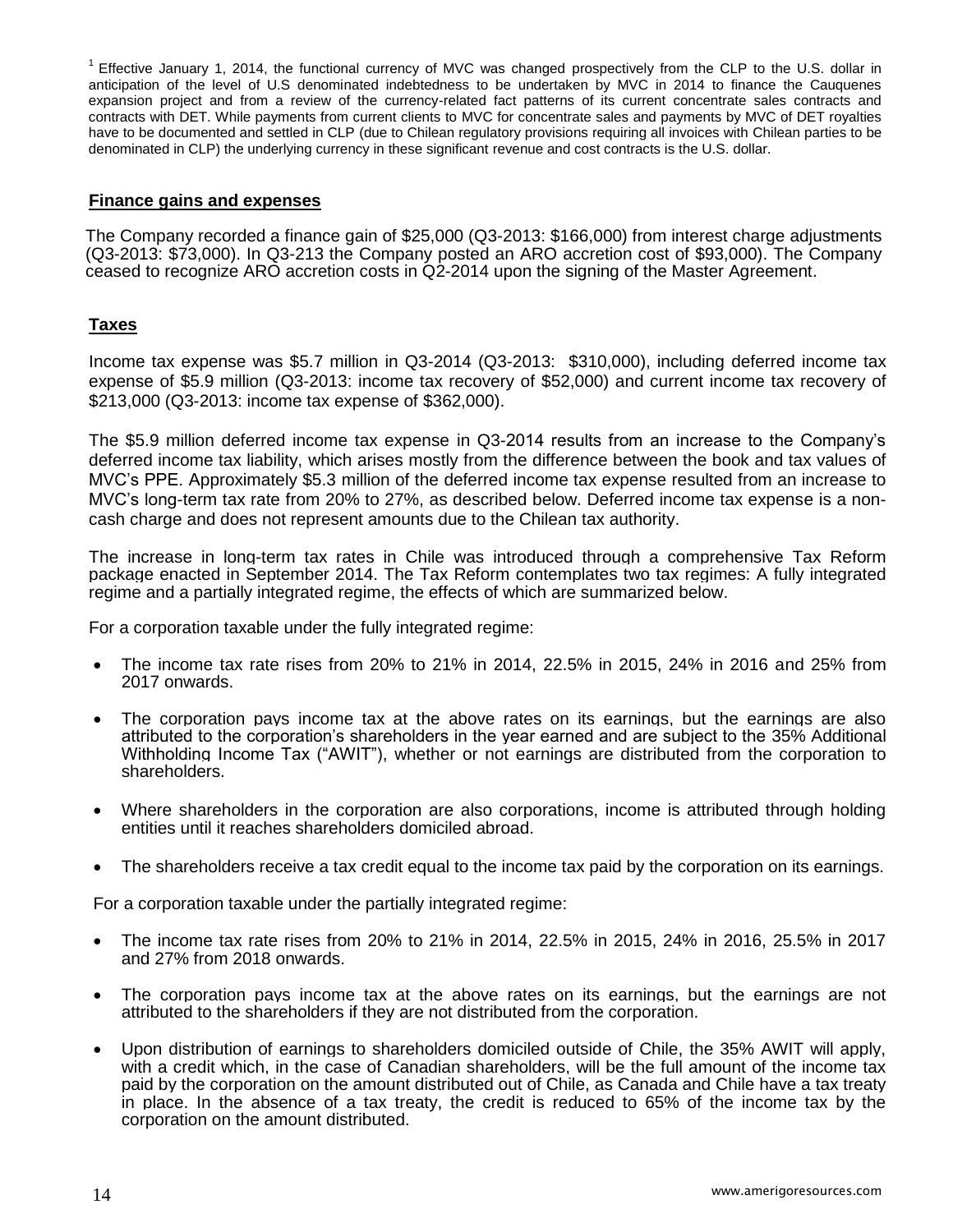The default system for companies such as MVC and Colihues Energía will be the partially integrated system, but taxpayers may elect to operate under any of the regimes. Once an election is made, taxpayers must remain in the selected regime for at least five consecutive years. The Company has decided that its subsidiaries in Chile will operate under the partially integrated regime for the foreseeable future.

## *F I N A N C I A L R E S U L T S – NINE MONTHS ENDED SEPTEMBER 30, 2014*

During YTD-2014 the Company posted a loss of \$12.4 million (\$0.07 loss per share), compared to YTD-2013 profit of \$3.4 million (\$0.02 earnings per share).

A significant contributor to the loss posted YTD-2014 was \$6.2 million in Changes in Estimates and the \$5.3 million deferred income tax expense described earlier in this MD&A, booked in connection with changes in future Chilean tax rates introduced by the September 2014 Tax Reform.

### **Changes in Estimates**

The Master Agreement with DET is expected to provide substantial economic benefits to the Company as a result of the extension of MVC's rights to process El Teniente tailings from 2021 to 2037 and from processing of the tailings contained in the Cauquenes deposit. These benefits will be recognized as income is earned.

Upon entering into the Master Agreement in the quarter ended June 30, 2014 ("Q2-2014"), the Company reassessed a series of material accounting estimates (refer to **Critical Accounting Estimates and Judgements,** page 22), as summarized in the following table:

| Change in<br><b>Estimate</b> | <b>Effect on Financial Position</b>                                                                                                                        | <b>Effect on Earnings (Q2-</b><br>2014)            | <b>Tax Effect on Earnings</b><br>$(Q2-2014)$ |
|------------------------------|------------------------------------------------------------------------------------------------------------------------------------------------------------|----------------------------------------------------|----------------------------------------------|
| <b>ARO</b>                   | Unwinding of ARO asset of \$2.2 million                                                                                                                    |                                                    |                                              |
|                              | Unwinding of ARO liability of \$7.4 million                                                                                                                |                                                    |                                              |
|                              | Unwinding of the two items described above<br>resulted in a \$5.2 million credit to PPE which will<br>be unwound through 2037 as depreciation<br>recovery. |                                                    |                                              |
| Severance<br>liability       | Unwinding of \$2.3 million statutory severance<br>liability                                                                                                |                                                    |                                              |
|                              | Increase of \$80,000 in other comprehensive<br>income associated with severance liability                                                                  | Gain of \$2.4 million<br>included in cost of sales |                                              |
|                              | Reduction of \$182,000 in contractual severance<br>liability                                                                                               |                                                    |                                              |
|                              | Reduction of \$503,000 in associated deferred<br>income tax asset                                                                                          |                                                    | Expense of \$0.5 million                     |
| Royalties<br>to              | Increased royalty liabilities by \$8.1 million                                                                                                             | Loss of \$8.1 million                              |                                              |
| related parties              |                                                                                                                                                            | included in other expenses                         |                                              |
|                              |                                                                                                                                                            | Loss of \$5.7 million                              | Tax expense of \$0.5<br>million              |
|                              | Total negative impact on earnings                                                                                                                          | \$6.2 million                                      |                                              |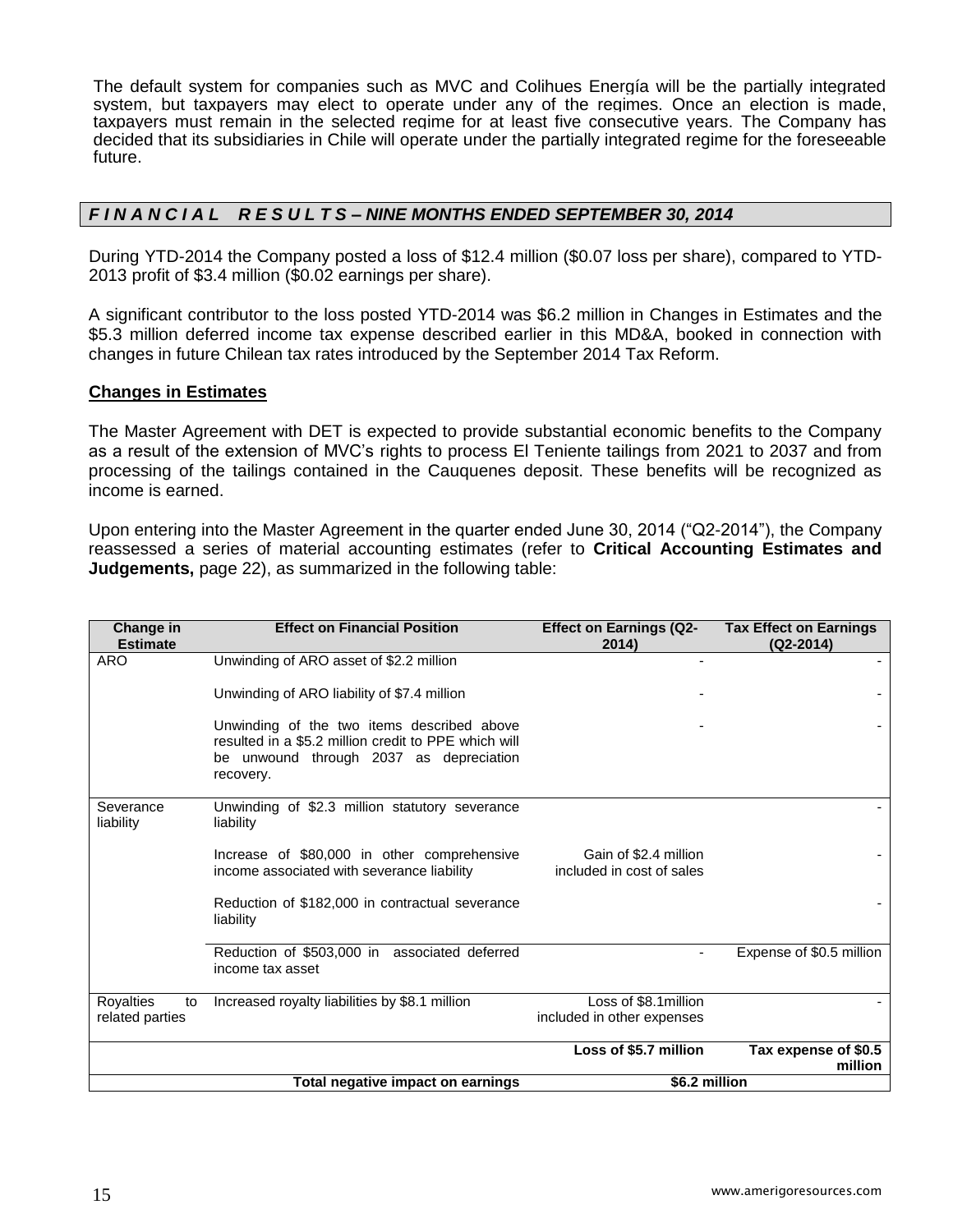Other variances in financial performance between the two nine-month periods include a reduction in revenue of \$18 million, mitigated by a \$14.6 million decrease in cost of sales.

Revenue in YTD-2014 was \$88.6 million, 17% lower than YTD-2013 revenue of \$106.6 million, due to lower sales volume and lower copper prices.

Cost of sales was \$84.9 million, 15% lower than in YTD-2013 (\$99.4 million) due to lower production, lower El Teniente royalties, lower depreciation charges and cost reduction measures implemented at MVC. Cash cost and total cost (both non-GAAP measures) in YTD-2014 were \$2.22/lb and \$3.31/lb respectively, compared to \$2.04/lb and \$3.18/lb in YTD-2013.

Other expenses increased to \$9.6 million from \$2.1 million in YTD-2013 and include a loss from Change in Estimates of \$8.1 million. Income tax expense increased by \$5.2 million, mostly in respect of deferred income tax adjustments due to the Chilean Tax Reform.

## *COMPARATIVE PERIODS*

The Company's financial statements are reported under IFRS issued by the IASB. The following tables provide highlights of quarterly results for the past eight quarters from the Company's financial statements (unaudited):

|                                   | <b>QE Sept. 30,</b><br>2014 | QE June 30,<br>2014 | QE March 31,<br>2014<br>S | <b>QE Dec. 31,</b><br>2013<br>$\frac{1}{2}$ |
|-----------------------------------|-----------------------------|---------------------|---------------------------|---------------------------------------------|
| Total revenue (thousands)         | 28,881                      | 27,325              | 32,370                    | 37,035                                      |
| Net (loss) profit (thousands)     | (3, 725)                    | (8, 290)            | (389)                     | (2, 447)                                    |
| (Loss) earnings per share         | (0.02)                      | (0.05)              | 0.00                      | (0.02)                                      |
| Diluted (loss) earnings per share | (0.02)                      | (0.05)              | 0.00                      | (0.02)                                      |

|                                   | <b>QE Sept. 30,</b><br>2013 | QE June 30,<br>2013 | QE March 31,<br>2013<br>\$ | <b>QE Dec. 31,</b><br>2012<br>\$ |
|-----------------------------------|-----------------------------|---------------------|----------------------------|----------------------------------|
|                                   |                             |                     |                            |                                  |
| Total revenue (thousands)         | 31,950                      | 31,446              | 43,161                     | 47,017                           |
| Net profit (loss) (thousands)     | 1,039                       | (837)               | 3,238                      | (5, 311)                         |
| Earnings (loss) per share         | 0.01                        | (0.01)              | 0.02                       | (0.03)                           |
| Diluted earnings (loss) per share | 0.01                        | (0.01)              | 0.02                       | (0.03)                           |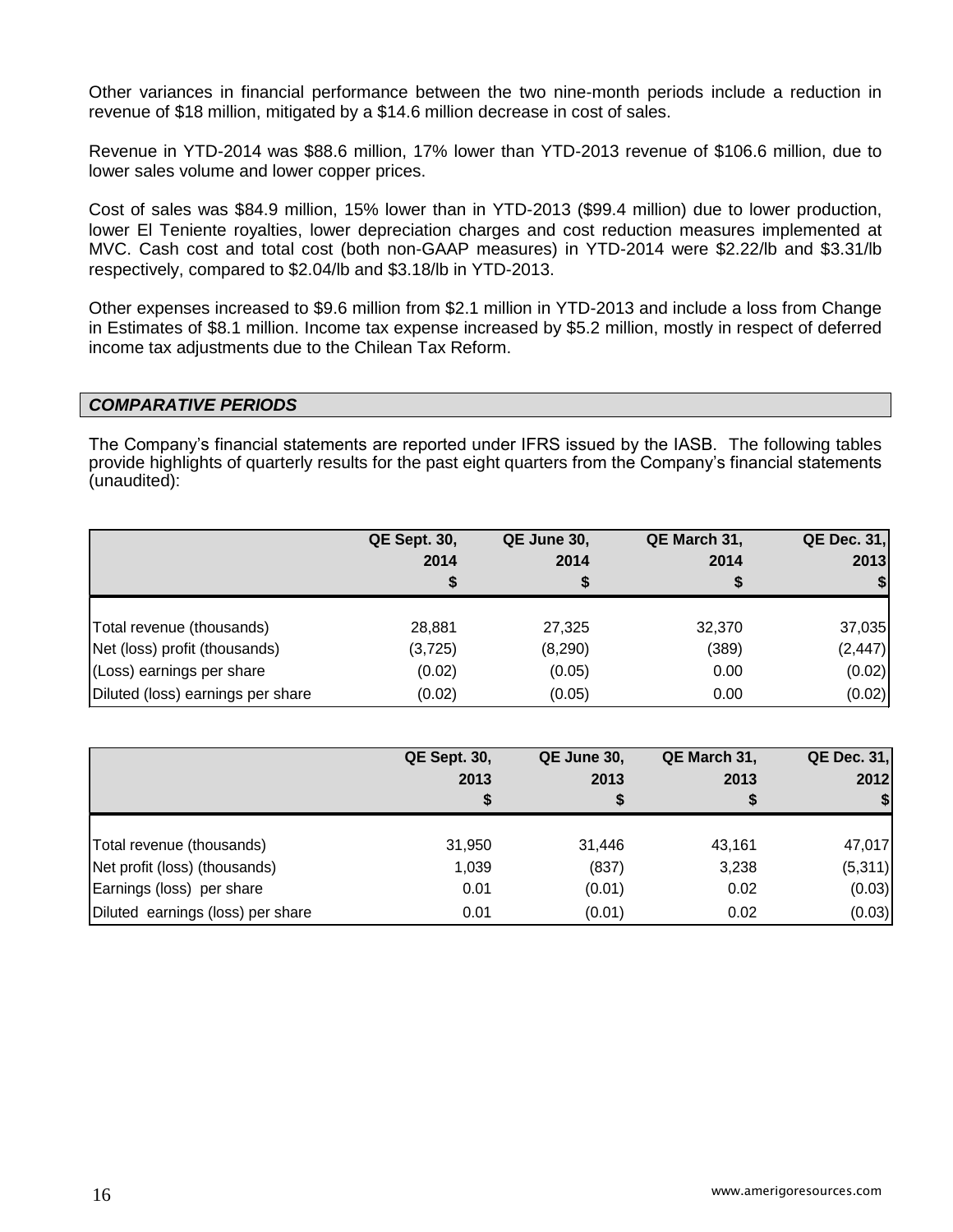Quarterly revenue variances result mostly from varying volumes of copper sales (a factor of quarterly production) and the Company's realized copper price (a factor of market price conditions). The Company's revenues are highly sensitive to these two variables, as summarized below:

|                                          | Q3-2014 | Q2-2014 | Q1-2014 | Q4-2013 | Q3-2013 | Q2-2013 | Q1-2013 | Q4-2012 |
|------------------------------------------|---------|---------|---------|---------|---------|---------|---------|---------|
| Copper sales                             | 10.32   | 9.32    | 10.18   | 12.60   | 10.86   | 9.44    | 12.48   | 13.71   |
| Company's<br>realized<br>cobbel<br>price | 3.06    | 3.16    | 3.36    | 3.16    | 3.19    | 3.40    | 3.52    | 3.52    |

 $1$  Million pounds of copper sold.

<sup>2</sup> Copper recorded price for the period before smelting and refining charges and settlement adjustments to prior quarters' sales.

Copper sales were adversely affected by lower grades in Q1-2013 and by annual maintenance shutdowns in Q2-2013. In Q2-2013 sales volume was negatively impacted by challenging mining conditions, particularly for Colihues. The Company implemented a change in mining plan which improved production and sales in Q3-2013 and Q4-2013. In Q4-2013 sales were also positively impacted by the Maricunga tolling contract which contributed 1.5 million pounds in copper sales. 2014 sales have been negatively impacted by lower production levels.

In addition to revenue variances, the Company's quarterly results in the most recent eight quarters were also affected by variations in cost of sales:

|                                    | Q3-2014 | Q2-2014 | Q1-2014 | Q4-2013 | Q3-2013 | Q2-2013 | Q1-2013 | Q4-2012 |
|------------------------------------|---------|---------|---------|---------|---------|---------|---------|---------|
| Cost<br>sales<br>0t                | 27,027  | 26.127  | 31.706  | 38,114  | 30.202  | 31.203  | 38.037  | 49,107  |
| Unit cost of<br>sales <sup>2</sup> | 2.79    | 2.93    | 3.30    | 3.54    | 2.74    | 3.27    | 2.96    | 3.62    |

 $\frac{1}{6}$  Thousands of dollars, includes royalties to El Teniente.

<sup>2</sup> Cost of sales over number of pounds of copper produced.

Cost of sales is affected by production levels, input costs (particularly power costs), royalty costs and copper prices. Cost of sales was high in Q4-2012 (due to increased El Teniente royalty costs) and decreased considerably in Q1-2013 as a result of the change in the Company's current power contract. Unit cost of sales increased in Q2-2013 due to lower production levels. In Q3-2013 cost containment initiatives and higher production levels compared to Q2-2013 resulted in decreases to total cost of sales and unit cost of sales. In Q4-2013 total cost of sales was adversely impacted by higher El Teniente royalty costs, tolling costs of \$3.4 million and a \$980,000 retroactive power charge for the years 2011- 2013. In Q1-2014 total cost of sales decreased due to lower royalty costs and lower production. In Q2- 2014 a gain from Change in Estimates of \$2.4 million was recorded as a component of cost of sales. Depreciation expense decreased as of Q2-2014 due to a change in the estimated useful lives of assets as a result of the contract extension with DET. Further cost reductions associated with Colihues processing introduced in Q3-2014 also contributed to lower cost of sales.

# *LIQUIDITY and CAPITAL RESOURCES*

### **Cash Flow from Operations**

The Company generated cash of \$5.1 million from operations, compared to \$4.2 million in Q3-2013. YTD the Company has generated cash from operations of \$5 million (YTD-2013: \$7.6 million).

Excluding the effect of changes in working capital accounts the Company generated cash of \$3.4 million, compared to \$4.9 million in Q3-2013. YTD cash generated from operations before changes in working capital was \$9.4 million (YTD-2013: \$16.3 million).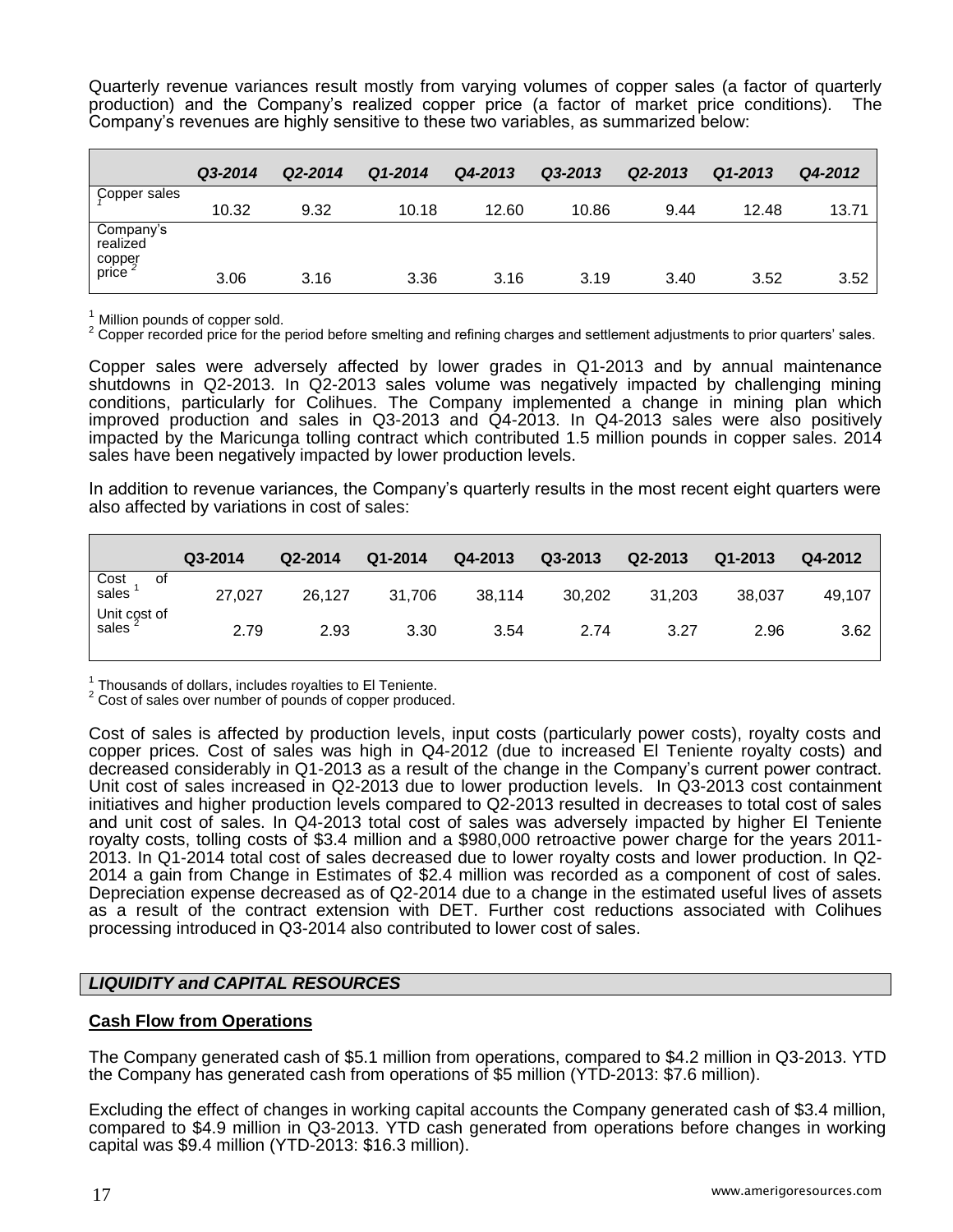# **Cash Flow from Financing Activities**

Cash received from the exercise of share options was \$nil in Q3-2014 and Q3-2013. YTD-2014, the Company has received \$255,000 from the exercise of share options (YTD-2013: \$nil).

## **Cash Flow from Investing Activities**

In Q3-2014, the Company used cash of \$2 million for the payment of capital expenditures, compared to \$2.5 million in Q3-2013. YTD-2014, the Company used cash of \$8.1 million for payment of Capex (YTD-2013: \$9.9 million).

In 2014 MVC incurred Capex in connection with expansion of the Colihues extraction capacity, other minor sustaining capital projects and detail engineering for the Cauquenes project.

### **Liquidity and Financial Position**

At September 30, 2014 the Company had \$10.2 million in cash and cash equivalents and \$5.8 million in working capital, compared to \$13.1 million in cash and cash equivalents and \$3 million in working capital at December 31, 2013.

At September 30, 2014 the Company had no outstanding bank debt and anticipates incurring long-term bank debt in excess of \$130 million for the expansion of its MVC operations. Refer to **Cauquenes Expansion** (page 19).

The Company operates in a cyclical industry where levels of cash flow have historically been correlated to market prices for commodities. MVC is a valuable long-life asset. El Teniente, the source of MVC's feed material, is the world's largest underground copper mine with remaining ore reserves expected to last for decades.

The Company's long-term liabilities (severance provisions, long-term portion of royalties due to related parties measured at fair value, ARO, deferred income tax liabilities and other non-current liabilities) at September 30, 2014 were \$33.3 million (December 31, 2013: \$29.4 million).

### **Impairment Analysis**

As at September 30, 2014, management of the Company determined that the continued depressed market price for the Company's shares, resulting in market capitalization for the Company below its net asset value, constituted an impairment indicator, and completed an impairment assessment for MVC that included a determination of fair value less costs to sell.

Key assumptions incorporated in the impairment model included the following:

- Copper prices (\$/lb): 2014: \$3.18; 2015: \$3.22; 2016: \$3.22: 2017: \$3.08; 2018 to 2037: \$2.95
- Power costs (excluding benefit from self-generation): From 2014 to 2017 costs are per contractual estimates (2014: \$0.1006/kWh, 2015: \$0.1148/kWh, 2016: \$0.1267/kWh, 2017: \$0.1277/kWh). From 2018 to 2037: estimated at \$0.1300/kWh
- Operating costs based on historical costs incurred and estimated forecasts
- Production volume and recoveries as indicated in MVC's mining plan from 2014 to 2037, including processing of fresh tailings and old tailings from the Colihues and Cauquenes deposits
- Discount rate: 9% after tax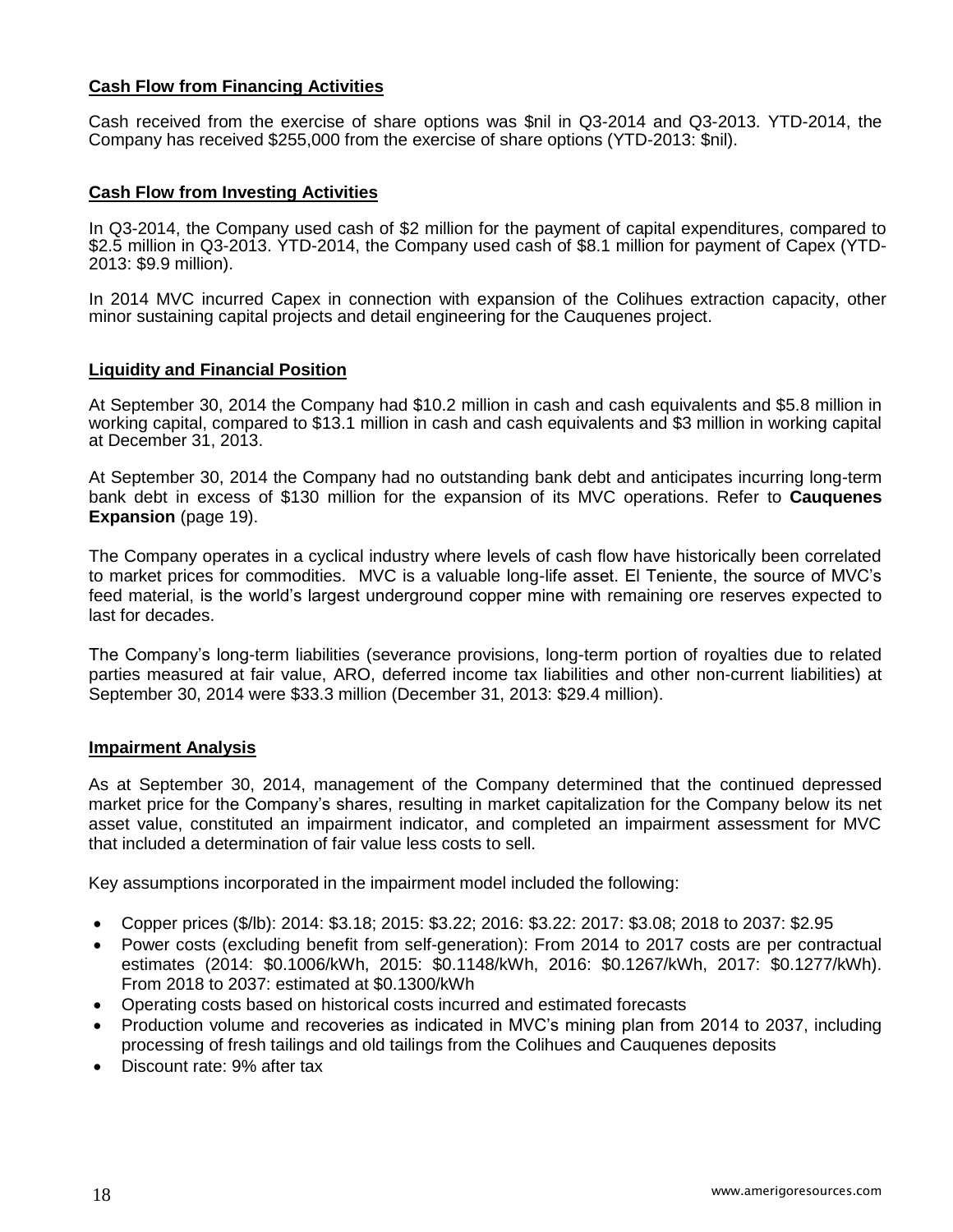Management's impairment evaluation did not result in the identification of an impairment loss as of September 30, 2014. Although management believes the estimates applied in this impairment assessment are reasonable, such estimates are subject to significant uncertainties and judgments. Sensitivities to changes in estimated metal prices, operating costs, particularly estimated power costs beyond MVC's current power contracts, operating results from the Cauquenes deposit that differ from current projections and increases in estimated expansion capital costs, might trigger an impairment that could be material.

## **Investments**

At September 30, 2014, Candente Copper Corp. ("Candente Copper"), a company listed on the TSX, had a closing share price of Cdn\$0.20 and the fair value of the Company's approximately 4% investment in Candente Copper was \$1.1 million. During YTD-2014, the Company recorded other comprehensive loss of \$419,000 (YTD- 2013: other comprehensive loss of \$755,000) for the changes in fair value of this investment.

At September 30, 2014, Los Andes Copper Ltd. ("Los Andes"), a Company listed on the TSX Venture Exchange, had a closing share price of Cdn\$0.20, and the fair value of the Company's approximately 4% investment in Los Andes was \$1.4 million. During YTD-2014, the Company recorded other comprehensive loss of \$218,000 (YTD-2013: other comprehensive income of \$61,000) for the changes in the fair value of this investment.

During the six months ended June 30, 2013, the Group recorded other comprehensive loss of \$90,000 for the changes in the fair value of its investment in Candente Gold Corp. and wrote-off this investment on June 30, 2013.

During the six months ended June 30, 2013, the Group recorded other comprehensive loss of \$33,000 for the changes in the fair value of its investment in Cobriza Metals Corp. and wrote-off this investment on June 30, 2013.

### *CAUQUENES EXPANSION*

On April 8, 2014 MVC and DET entered into the Master Agreement granting to MVC the rights to process tailings from DET's Cauquenes historical tailings deposit for a term to the earlier of its depletion or 2033, extending MVC's rights to process tailings from 2021 to 2037 and amending each of the Fresh Tailings Contract and the Colihues Contract.

Major terms of the Master Agreement include the following:

- Extension of the Fresh Tailings Contract from 2021 to 2037;
- Extension of the Colihues Contract to the earlier of its depletion or 2037;
- A sliding scale royalty to DET for copper produced from Cauquenes tailings for LME prices ranging from \$1.95/lb (16% royalty) to \$5.50/lb (39% royalty);
- Changes in the royalty payable to DET for copper produced from fresh tailings, including a change in the royalty calculation to a sliding scale for a range of LME prices from \$1.95/lb (13.5% royalty) to \$4.80/lb (28.4% royalty), elimination of exchange rate provisions that increased royalty costs, and an increase in the threshold below which no royalty is payable from \$0.80/lb to \$1.95/lb, the same minimum level as that for the Cauquenes royalty. The change in fresh tailings royalty is effective at the earlier of August 1, 2015 or the date of the start of operations for the exploitation of the Cauquenes deposit;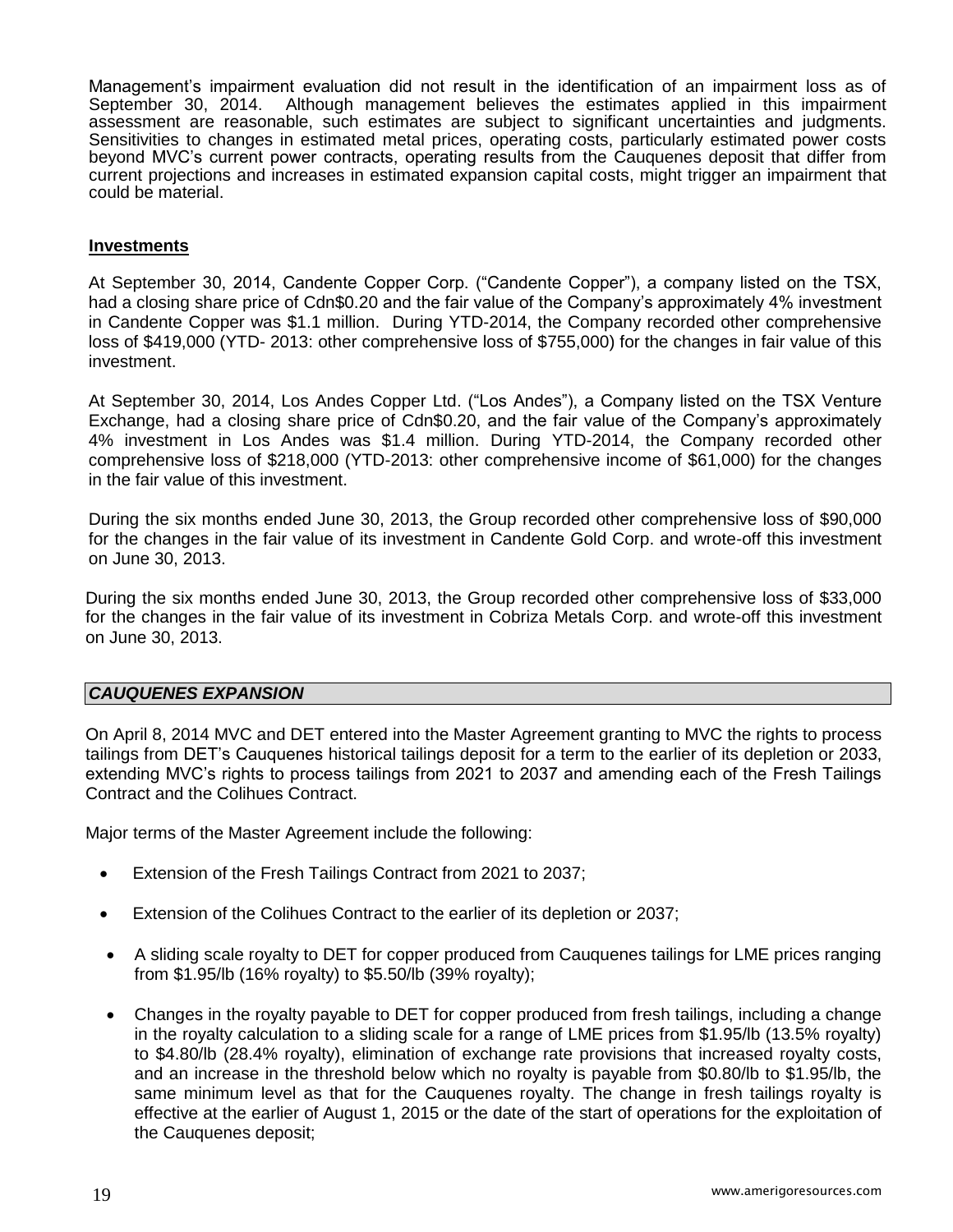- A global molybdenum royalty that will also be sliding scale for molybdenum prices between \$7.31/lb (9% royalty) and \$40/lb (19.7% royalty), effective at the earlier of August 1, 2015 or the date of the start of operations for the exploitation of tailings from the Cauquenes deposit. Until then, the Company will continue to pay a royalty of 10% of MVC's net revenue received from the sale of molybdenum concentrates produced from fresh tailings and 11.9% on net molybdenum revenue from Colihues tailings;
- Provisions requiring the parties to meet and review cost and royalty structures for copper production from fresh and Cauquenes tailings and for all molybdenum production in the event monthly average prices fall below \$1.95/lb for copper or \$7.31/lb for molybdenum, or exceed the upper royalty limits for copper (\$4.80/lb for fresh tailings and \$5.50/lb for Cauquenes tailings) and \$40/lb for molybdenum during 2 consecutive months, and projections indicate the permanence of such prices over time;
- Three early exit options for DET only exercisable in the event of changes unforeseen as of the date of the Master Agreement. The Company has currently judged the probabilities of these early exit options occurring as remote. A summary of the early exit options is provided below.

| <b>Exit Option</b> | <b>Notice Date</b>                                   | <b>Termination Date</b>     | <b>Terms of Exit</b>                                              | <b>Consideration to MVC</b>                                                                                                |
|--------------------|------------------------------------------------------|-----------------------------|-------------------------------------------------------------------|----------------------------------------------------------------------------------------------------------------------------|
|                    | Within 2021                                          | 1 year from notice<br>date  | DET would acquire 100% of<br>MVC's PPE                            | 90% of NPV of future cash flows                                                                                            |
| 2                  | Within 2024                                          | 3 years from notice<br>date | Termination of contractual<br>relationship between DET<br>and MVC | MVC retains ownership of its<br>assets provided they are removed<br>within<br>site<br>a<br>from<br>vear of<br>termination. |
| 3                  | 2024<br>Within<br>and every 3<br>years<br>thereafter | 1 year from notice<br>date  | DET would acquire 100% of<br>MVC's PPE                            | The lesser of 80% of the NPV of<br>flows<br>future<br>cash<br>the<br>and<br>commercial value                               |

The formula for the computation of royalties payable to DET from copper produced from Colihues tailings remains unchanged under the Master Agreement. MVC is required to pay a sliding scale royalty which is 3% for an LME price below \$0.80/lb and increases to approximately 30% at an LME price of \$4.27/lb. The parties are also required to review and potentially adjust costs and royalty structure for copper production from Colihues tailings where the LME price remains below \$1.95/lb or over \$4.27/lb for three consecutive months.

Cost and royalty adjustments for all copper and molybdenum production where prices are outside of royalty limits are to be made such that the Parties give priority to the viability of the Master Agreement and maintain the equilibrium of the benefits between the Parties.

DET and MVC have agreed to defer up to \$9.1 million in royalty payments to expedite certain works associated with the Cauquenes expansion. Deferred royalty payments are due to DET no later than January 31, 2015 and are subject to a monthly interest rate of 0.6%.

In Q4-2013, MVC executed a project financing mandate agreement (the "Mandate Agreement") with BBVA Chile and BBVA Securities Inc. (collectively "BBVA") for the financing of the Cauquenes Expansion, which sets out an exclusive arrangement with BBVA for a loan facility of approximately \$130 million (the "Loan Facility"). BBVA will act as mandated lead arranger and fronting hedge bank and will participate in the Loan Facility, which is expected to be drawn in US dollars. In addition, BBVA will participate in a Chilean value added tax facility of approximately \$16 million to be drawn in CLP.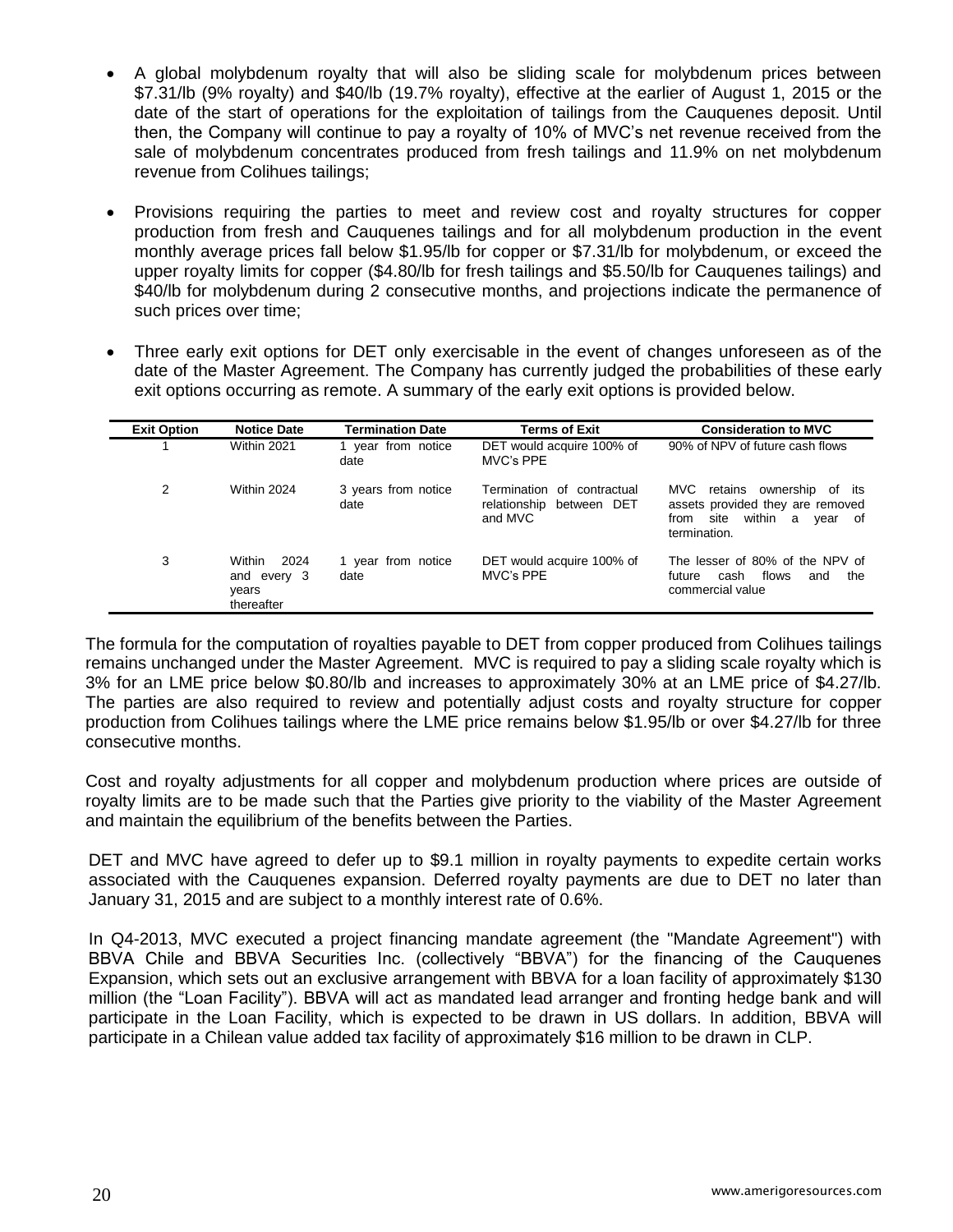The Mandate Agreement contemplated technical, environmental, market, insurance and legal due diligence which was satisfactorily completed, and is subject to customary representations, warranties and conditions precedent. Negotiation of the terms and conditions and requisite documentation for the loan are being finalized and credit approvals from bank syndicate members are currently in process, all of which are expected to be completed during Q4-2014.

Total estimated cost of the Cauquenes Expansion is \$140 million excluding escalation, contingencies and finance costs, which is expected to be financed by a combination of funding from the Loan Facility and internal cash flow. As of September 30, 2014 MVC had incurred \$9.6 million for Cauquenes Expansion costs.

## *OTHER MD&A REQUIREMENTS*

### **Transactions with Related Parties**

a) Non-controlling interests

Amerigo holds its interest in MVC through Amerigo International Holdings Corp. ("Amerigo International").

Amerigo International is wholly-owned by Amerigo except for certain outstanding Class A shares which are owned indirectly by Amerigo's Chairman and CEO, an associate of the Chairman and CEO, a former director of Amerigo and an associate of that former director. The Class A shares were issued as part of a tax-efficient structure for the payment of the royalty (the "Royalty") granted in exchange for the transfer to the Company of an option to purchase MVC.

In accordance with the articles of Amerigo International, the holders of the Class A shares are not entitled to any dividend or to other participation in the profits of Amerigo International, except for a total royalty dividend, if declared by the directors of Amerigo International, in an amount equal to the amount of the Royalty.

The Royalty is calculated as follows:

- \$0.01 for each pound of copper equivalent produced from El Teniente tailings by MVC or any successor entity to MVC if the price of copper is under \$0.80, or
- \$0.015 for each pound of copper equivalent produced from El Teniente tailings by MVC or any successor entity to MVC if the price of copper is \$0.80 or more.

The Royalty is a derivative financial instrument. This liability is measured at fair value, with changes in fair value recorded in profit for the period. The fair value of the liability at September 30, 2014 was \$11.9 million (December 31, 2013: \$4.9 million), with a current portion of \$842,000 (December 31, 2013: \$655,000) and a long-term portion of \$11 million (December 31, 2013: \$4.2 million). In Q2-2014 the fair value of the derivative liability increased by \$8.1 million as a result of the increase in MVC's estimated future production from El Teniente tailings, following the signing of the Master Agreement.

The Royalty is paid as a royalty dividend on the Class A shares of Amerigo International. YTD-2014, royalties totaling \$452,000 were paid or accrued to the Amerigo International Class A shareholders (YTD-2013: \$536,000). At September 30, 2014, \$53,000 of this amount remained payable (December 31, 2013: \$52,000).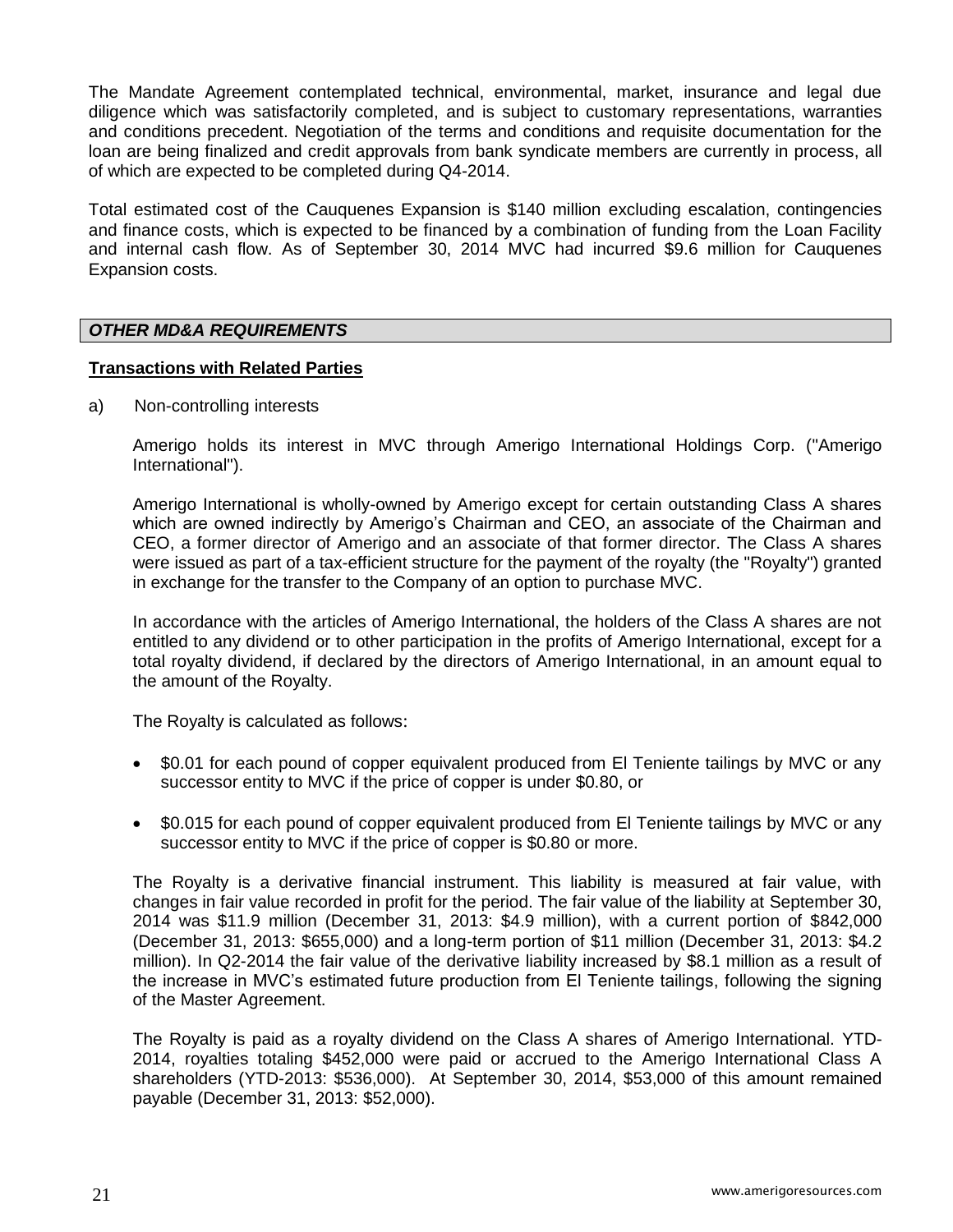Royalties to related parties include the actual royalty dividends described above and a reduction in fair value of \$1.1 million (YTD-2013: reduction in fair value of \$767,000), for total royalty recovery of \$611,000 (YTD-2013: recovery of \$231,000).

b) Directors' fees and remuneration to officers

During YTD-2014, the Company paid or accrued \$772,000 in salaries and fees to companies associated with certain directors and officers of Amerigo (YTD-2013: \$671,000).

Management fees are paid to the below noted companies owned by executive officers and directors, as follows:

- Zeitler Holdings Corp. Controlled by Dr. Klaus Zeitler, Chairman and CEO of Amerigo
- Michael J. Kuta Law Corporation Controlled by Michael Kuta, General Counsel and Corporate Secretary of Amerigo.
- Delphis Financial Strategies Inc. Controlled by Aurora Davidson, CFO of Amerigo

In the same period, Amerigo paid or accrued \$271,000 in directors' fees to independent directors (YTD-2013: \$196,000). In Amerigo's consolidated financial statements, directors' fees and remuneration to officers are categorized as salaries, management and professional fees. At September 30, 2014, an aggregate amount of \$92,000 was due to directors and officers for directors' fees and reimbursement of expenses (2013: \$131,000). These transactions were in the ordinary course of business and measured at the exchange amounts agreed to by the parties.

In YTD-2014, 3,500,000 options were granted to directors and officers of the Company (YTD-2013: nil).

- c) As of September 30, 2014 one of Amerigo's officers acted as an officer and another as a director of Nikos Explorations Ltd., a company over which Amerigo exercises significant influence.
- d) As of September 30, 2014 two of Amerigo's officers acted as officers and one of Amerigo's directors acted as a director of Los Andes Copper Ltd., a company in which Amerigo holds an investment.

### **Critical Accounting Estimates and Judgments**

Estimates and judgments are continually evaluated and are based on historical experience and other factors, including expectations of future events that are believed to be reasonable under the circumstances.

In preparing its consolidated financial statements, the Company makes estimates and assumptions concerning the future. The resulting accounting estimates will, by definition, seldom equal the related actual results. The estimates and assumptions that have a significant risk of causing a material adjustment to the carrying amounts of assets and liabilities within the next financial year are addressed below.

The significant judgements made by management in applying the Company's accounting policies and the key sources of estimation uncertainty were the same as those that applied to the consolidated financial statements as at and for the year ended December 31, 2013, except for estimate revisions arising from a tax reform enacted in Chile in September 2014 (as explained on page 14) and revisions booked during Q2-2014, arising from changes to the Company's contractual relationship with DET as of April 8, 2014.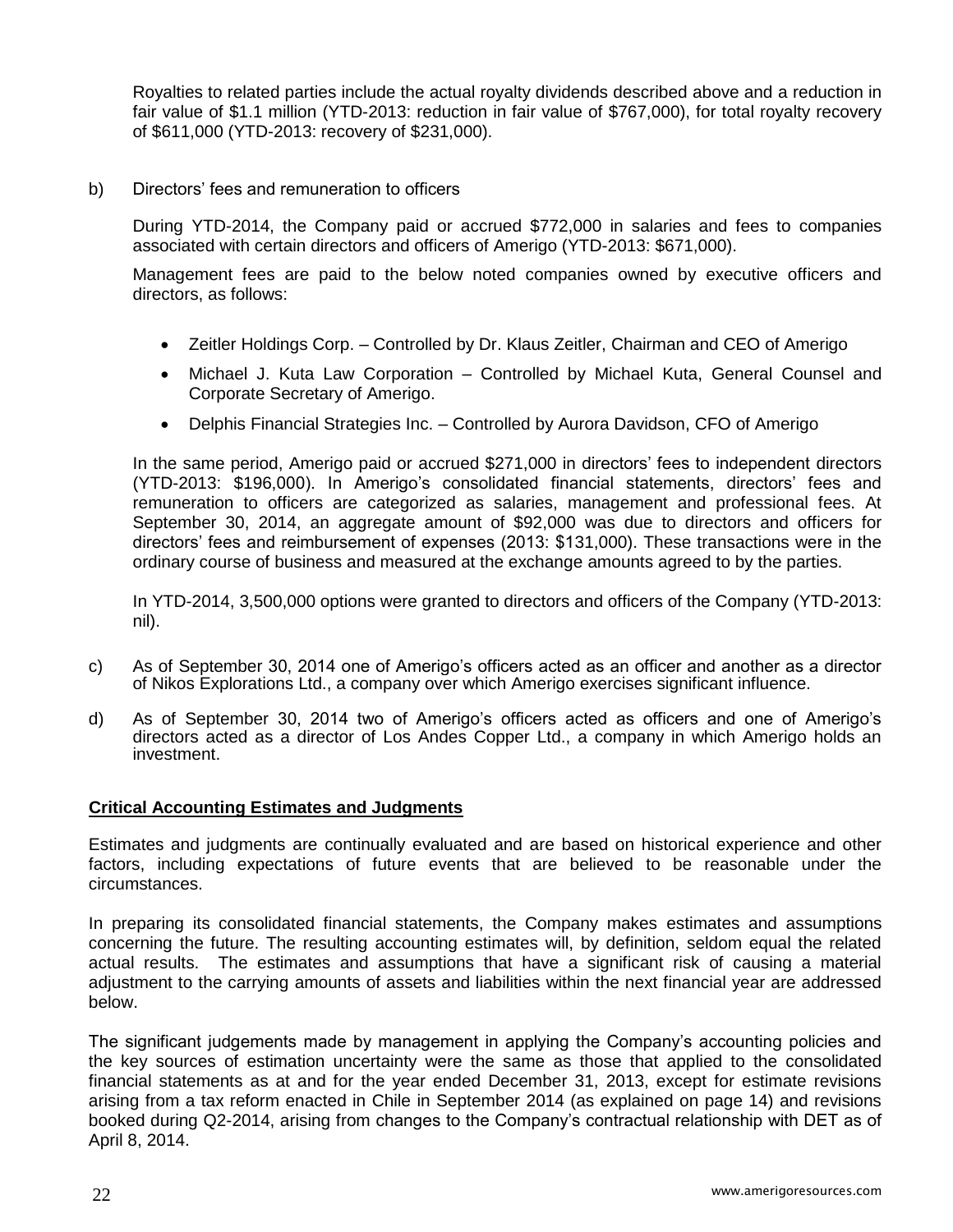## a) Useful Life of Assets

MVC estimates the economic life of most of its PPE based on their useful life, not to exceed the term of MVC's contractual relationship with DET.

The Company changed its estimate for the termination of MVC's contractual relationship with DET from December 31, 2021 to December 31, 2037. Most of the economic lives of PPE were prospectively extended, resulting in lower depreciation expense.

b) Asset Retirement Obligation

The Company reassessed its ARO obligations under the Master Agreement, which provides that MVC will transfer its PPE to DET on December 31, 2037 at no cost and free and clear of all encumbrances, unless DET decides not to take ownership of the PPE and provides 3-year notice to MVC to this effect. The Master Agreement also contains three early exit options which may only be exercised by DET at specific future dates in the event of changes that were unforeseen at the date of the Master Agreement. If early exit options 1 or 3 were to be exercised, DET would then acquire all of MVC's PPE. In all of these cases, MVC would not have an ARO. MVC would only have an ARO if DET were to decide not to take ownership of PPE in 2037 or exercise early exit option 2, both of which in the Company's view are extremely unlikely to occur. As a result the Company has concluded that the ARO weighted for probability is immaterial. The Company's judgment in relation to DET choosing to exercise an exit option is being reassessed on each reporting date.

The Company has also concluded there are no constructive obligations arising from past events that would trigger the recognition of an ARO under the Master Agreement.

As a result of this reassessment, the Company eliminated its former estimates for an ARO asset (\$2.2 million) and an ARO liability (\$7.4 million) with a resulting credit of \$5.2 million to PPE (the "ARO Credit"), as required under IFRS. The ARO Credit will be extinguished through the term of the Master Agreement as a depreciation recovery, further reducing depreciation expense prospectively from April 2014.

c) Severance Provisions

MVC has a future obligation with some of its managers for severance payments based on their employment contracts, irrespective of whether the employment relationship is terminated by MVC or by the employee. MVC records management severance obligations as liabilities at present value in the Company's consolidated statements of financial position. The value of management severance obligations is evaluated on an annual basis or as new information becomes available on the expected amounts and timing of cash flows required to discharge such obligations. The increase or decrease over time in the present value of the obligations is recorded each period in cost of sales.

MVC also has statutory obligations prescribed by Chilean labour law for severance payments in the event employees are terminated by MVC. Given the former term of its contractual relationship with DET to 2021, MVC had conservatively assessed that it was more probable than not that current employees of MVC would be terminated as of December 31, 2021 as there was no factual evidence suggesting the contract with DET would be extended beyond that date. Accordingly, MVC had previously recorded the statutory severance obligations as a liability at present value in the Company's consolidated statements of financial position. The Company reassessed this position given the extension of the contractual relationship with DET and concluded that it is currently highly unlikely existing workers at MVC will still be employed by MVC in 2037. There is also evidence in place suggesting 2037 is not necessarily a definitive date to provide for severance payments prescribed by law. Based on these facts, the Company believes that the provision for statutory severance to MVC workers is immaterial at this time. The Company is revisiting this estimate on each reporting date.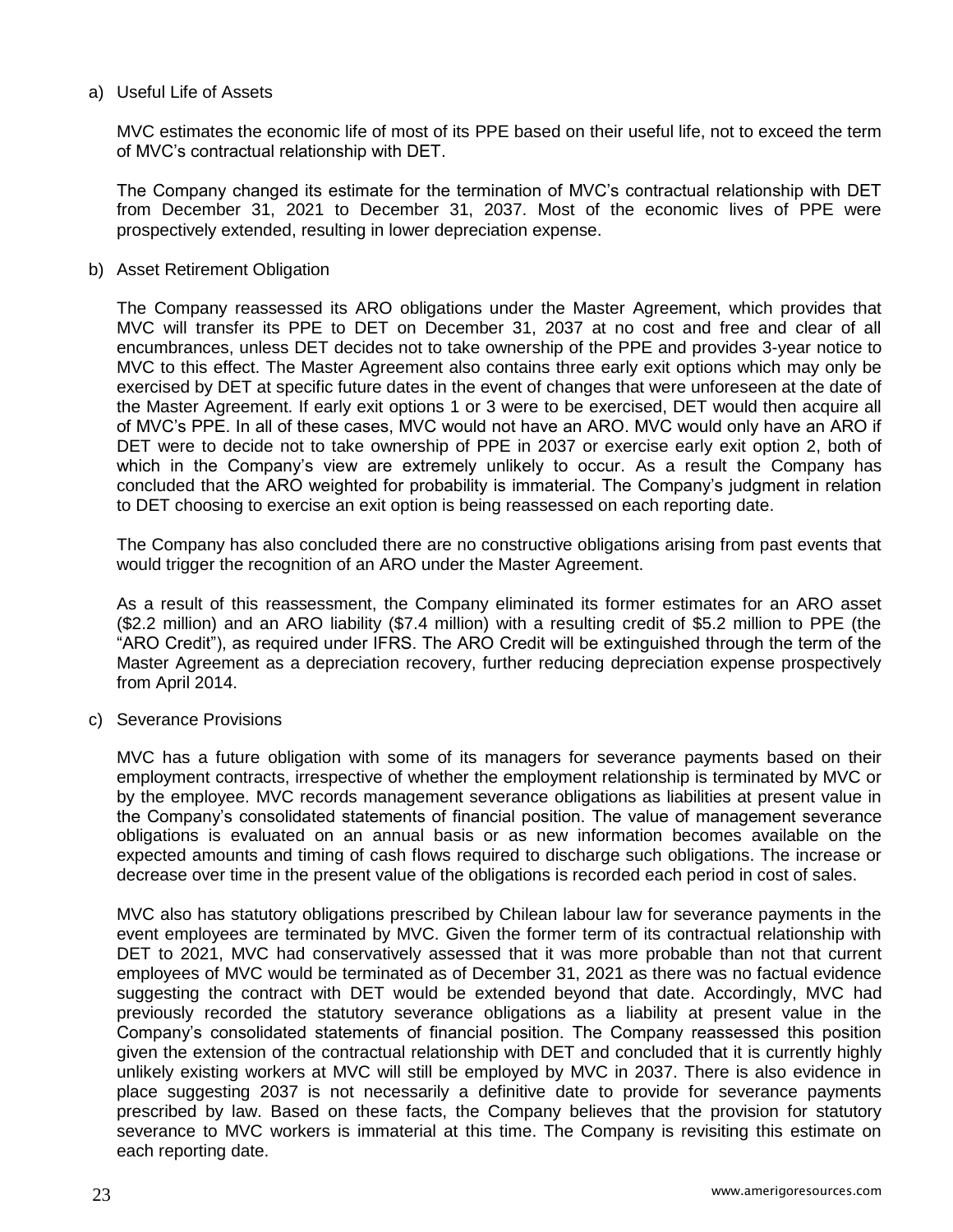As a result of this reassessment, the Company reduced its estimates for severance liability by \$2.4 million (with a resulting gain from change in estimates of \$2.4 million included in cost of sales) and eliminated an associated \$503,000 estimate for deferred income tax asset (with a resulting deferred income tax expense of \$503,000).

d) Royalties to Related Parties

The Company has an obligation to pay royalties to certain related parties, based on a fixed payment for each pound of copper equivalent produced from El Teniente tailings by MVC. The royalty is a derivative financial instrument measured at fair value, therefore in April 2014 the Company was required under IFRS to reassess its estimate for royalties to related parties based on the revised production estimates associated with the changes in the contractual relationship with DET. As a result of the increase in MVC's estimated future production from El Teniente tailings, the estimate for royalties due to related parties increased by \$8.1 million with a resulting loss on change of estimates of \$8.1 million.

e) Exploration and Evaluation Assets ("EEA")

The application of the Company's accounting policy for exploration and evaluation expenditures requires judgment in determining whether future economic benefits are likely to arise as a result of these expenditures. The deferral policy requires management to make certain estimates and assumptions about future events or circumstances, in particular whether an economically viable processing operation can be established. Estimates and assumptions made may change if new information becomes available. If, after expenditures are capitalized, information becomes available suggesting that the recovery of expenditures is unlikely, the amount capitalized is written off in the statement of comprehensive income in the period when the new information becomes available. EEA are included in the Company's impairment test along with PPE.

EEA were transferred to PPE once the Company obtained the legal right to process the related tailings and an economically viable processing operation was established.

The Company's EEA of \$22.6 million related exclusively to the Cauquenes project and were therefore reclassified to PPE in April 2014.

f) Power Cost Assumptions

Certain components of MVC's power costs require complex calculations involving data from the Chilean National Energy Commission, the central power grid operating network and the Company's power supply company. The Company relies on the advice of external power consultants to estimate these costs, in particular in the case of newly introduced charges with no historical precedent. Final costs may vary from estimated costs and any such variances are included in earnings in the period in which final costs are determined.

# **Commitments**

- a) MVC entered into an agreement with its current power provider with a term from January 1, 2010 to December 31, 2017 which establishes minimum stand-by charges based on peak hour power supply calculations, currently estimated to be approximately \$365,000 per month for the period January 1, 2014 to December 31, 2017.
- b) The Company has entered into a joint lease agreement together with an unrelated corporation for the lease of office premises in Vancouver. The lease is for a five year term commencing August 1, 2011, and the Company's share of basic rent commitments for the remaining term of the contract is approximately \$226,000.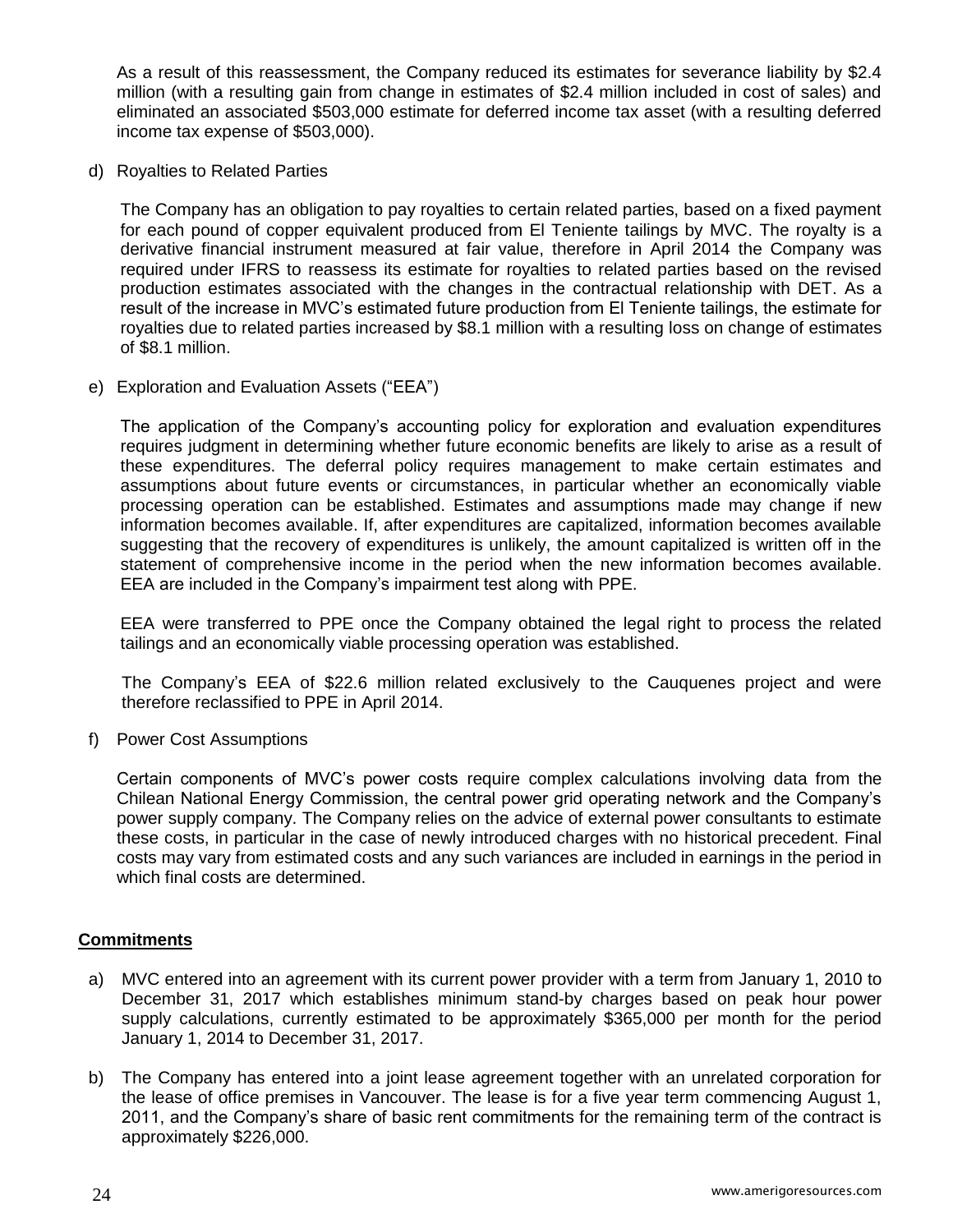c) The Master Agreement with DET has a Closure Plan clause requiring MVC and DET to work jointly to assess, under the new production scenario, the revision of the closure plan for the Cauquenes Deposit and compare it to the current plan in the possession of DET. In the case of any variation in the interests of DET due to MVC's activities extracting and processing tailings in Cauquenes, the Parties will jointly evaluate the form of implementation and financing or compensation of such variation. Until such time as the estimation of the new closure plan is available and the Parties agree on the terms of compensation resulting from the revised plan, it is the Company's view there is no obligation to record a provision because the amount, if any, is not possible to determine.

## **Internal Controls over Financial Reporting ("ICFR")**

Management is responsible for establishing and maintaining adequate ICFR. Any system of ICFR, no matter how well designed, has inherent limitations. Therefore, even those systems determined to be effective can provide only reasonable assurance with respect to financial statement preparation and presentation. There were no material changes in the Company's ICFR during the quarter ended September 30, 2014

## **Other**

As of November 4, 2014, Amerigo has outstanding 173,652,844 common shares and 13,765,000 options (exercisable at prices ranging from Cdn\$0.44 to Cdn\$1.32 per share).

Additional information, including the company's most recent Annual Information Form, is available on SEDAR at [www.sedar.com.](http://www.sedar.com/)

## **Cautionary Statement on Forward Looking Information**

This MD&A contains certain forward-looking information and statements as defined in applicable securities laws (collectively referred to as "forward-looking statements"). These statements relate to future events or our future performance. All statements other than statements of historical fact are forward-looking statements. The use of any of the words "anticipate", "plan", "continue", "estimate", "expect", "may", "will", "project", "predict", "potential", "should", "believe" and similar expressions is intended to identify forward-looking statements. These statements involve known and unknown risks, uncertainties and other factors that may cause actual results or events to differ materially from those anticipated in such forward-looking statements. These statements speak only as of the date of this MD&A. These forward-looking statements include but are not limited to, statements concerning:

- forecast production and operating costs;
- our strategies and objectives;
- our estimates of the availability and quantity of tailings, and the quality of our mine plan estimates;
- prices and price volatility for copper and other commodities and of materials we use in our operations;
- the demand for and supply of copper and other commodities and materials that we produce, sell and use;
- sensitivity of our financial results and share price to changes in commodity prices;
- our financial resources;
- interest and other expenses;
- domestic and foreign laws affecting our operations;
- our tax position and the tax rates applicable to us;
- decisions regarding the timing and costs of construction and production with respect to, and the issuance of, the necessary permits and other authorizations required for our expansion projects, including the expansion planned for the Cauquenes tailings deposit;
- the production capacity of our operations, our planned production levels and future production;
- potential impact of production and transportation disruptions;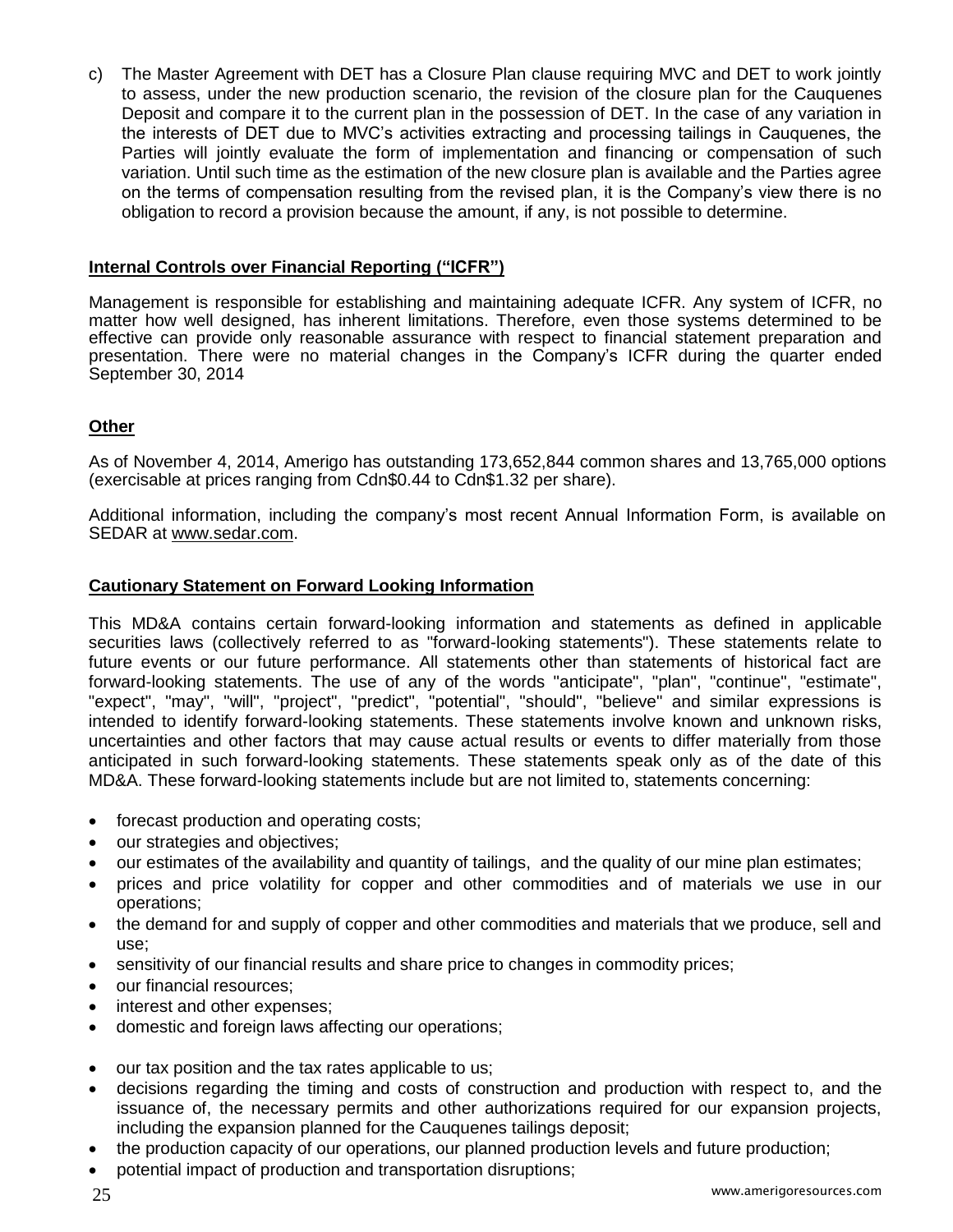- our planned capital expenditures and estimates of ARO and other costs related to environmental protection;
- our future capital and production costs, including the costs and potential impact of complying with existing and proposed environmental laws and regulations in the operation and closure of our operations;
- our financial and operating objectives;
- our environmental, health and safety initiatives;
- the outcome of legal proceedings and other disputes in which we may be involved;
- the outcome of negotiations concerning treatment charges and royalties:
- our dividend policy; and
- **•** general business and economic conditions.

Inherent in forward-looking statements are risks and uncertainties beyond our ability to predict or control, including risks that may affect our operating or capital plans; risks generally encountered in the permitting and development of mineral projects such as unusual or unexpected geological formations, unanticipated metallurgical difficulties, delays associated with permit applications and appeals, ground control problems, adverse weather conditions, process upsets and equipment malfunctions; risks associated with labour disturbances and availability of skilled labour and management; fluctuations in the market prices of our principal commodities, which are cyclical and subject to substantial price fluctuations; risks created through competition for mining projects and properties; risks associated with lack of access to markets; risks associated with availability of tailings and mine plan estimates; risks posed by fluctuations in exchange rates and interest rates, as well as general economic conditions; risks associated with environmental compliance and changes in environmental legislation and regulation; risks associated with our dependence on third parties for the provision of critical services; risks associated with nonperformance by contractual counterparties; title risks; social and political risks associated with operations in foreign countries; risks of changes in laws affecting our operations or their interpretation, including foreign exchange controls; and risks associated with tax reassessments and legal proceedings.

Actual results and developments are likely to differ, and may differ materially, from those expressed or implied by the forward-looking statements contained in this MD&A. Such statements are based on a number of assumptions which may prove to be incorrect, including, but not limited to, assumptions about:

- general business and economic conditions;
- interest rates;
- changes in commodity and power prices;
- acts of foreign governments and the outcome of legal proceedings;
- the supply and demand for, deliveries of, and the level and volatility of prices of copper and other commodities and products used in our operations;
- the timing of the receipt of permits and other regulatory and governmental approvals;
- our costs of production and our production and productivity levels, as well as those of our competitors;
- changes in credit market conditions and conditions in financial markets generally;
- the availability of funding on reasonable terms;
- our ability to procure equipment and operating supplies in sufficient quantities and on a timely basis;
- the availability of qualified employees and contractors for our operations;
- our ability to attract and retain skilled staff:
- the satisfactory negotiation of collective agreements with unionized employees;
- the impact of changes in foreign exchange rates and capital repatriation on our costs and results;
- engineering and construction timetables and capital costs for our expansion projects;
- costs of closure of various operations;
- market competition;
- the accuracy of our mine plan estimates (including, with respect to size, grade and recoverability) and the geological, operational and price assumptions on which these are based;
- tax benefits and tax rates;